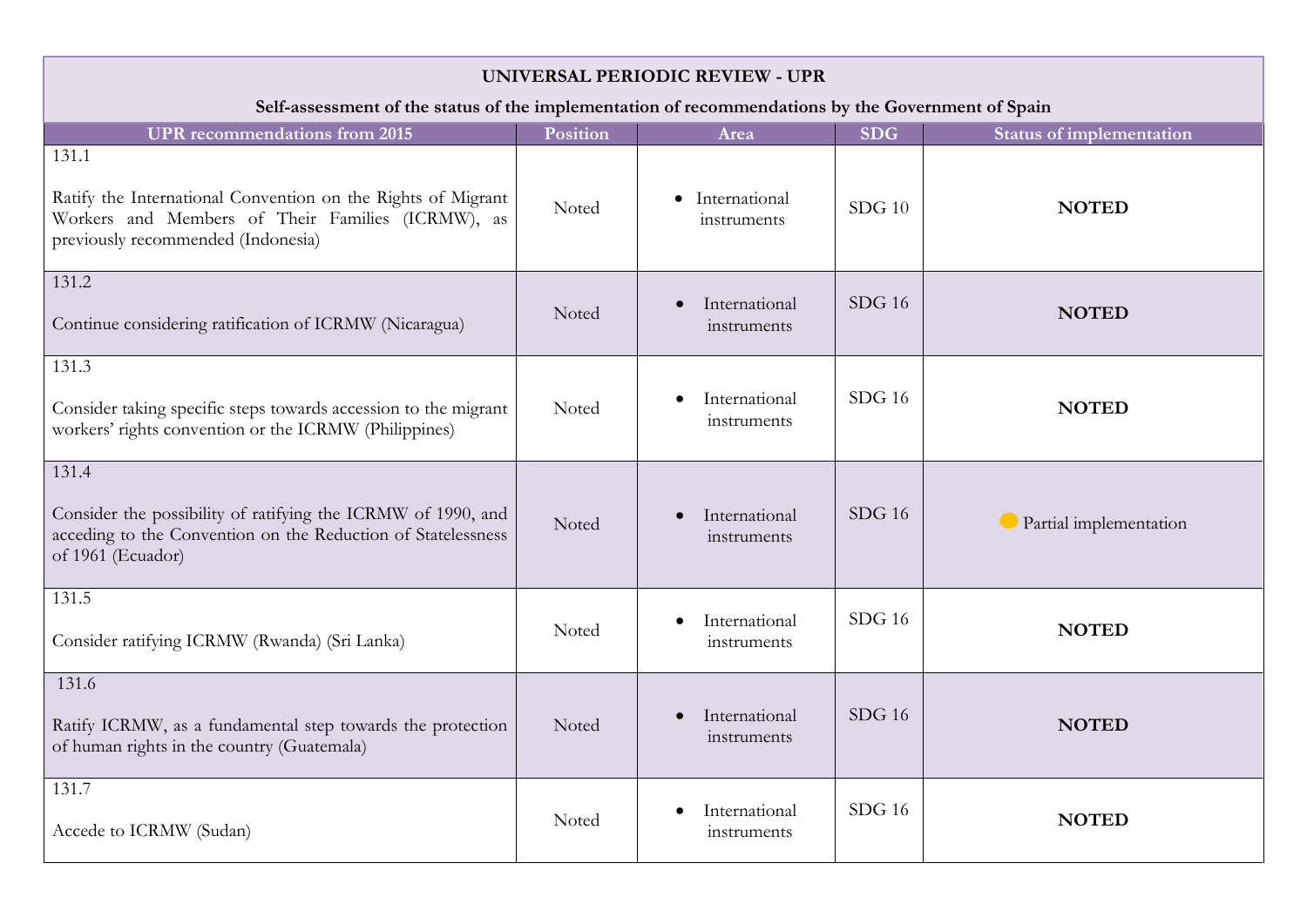| 131.8<br>Ratify ICRMW (Algeria) (Benin) (Côte d'Ivoire) (Gabon)<br>(Ghana) (Honduras) (Iran) (Paraguay) (Senegal) (Sierra Leone)<br>(Timor Leste) (Turkey) (Venezuela (Bolivarian Republic of))                                                                                                                                                  | Noted    | International<br>instruments      | $SDG$ 16 | <b>NOTED</b>           |
|--------------------------------------------------------------------------------------------------------------------------------------------------------------------------------------------------------------------------------------------------------------------------------------------------------------------------------------------------|----------|-----------------------------------|----------|------------------------|
| 131.9<br>Accede to the UN Convention on the Reduction of<br>Statelessness (Azerbaijan) (Paraguay) (Portugal)                                                                                                                                                                                                                                     | Noted    | International<br>instruments      | $SDG$ 16 | Full implementation    |
| 131.10<br>Promote the establishment of an Inter-ministerial Committee<br>on Human Rights in order to further improve coordination<br>between the various national administrations and increase the<br>effectiveness of the Human Rights Office (Italy)                                                                                           | Accepted | National Action Plan<br>$\bullet$ | $SDG$ 16 | Pending                |
| 131.11<br>inter-ministerial<br>Consider<br>establishing<br>an<br>committee<br>responsible for the implementation of its international human<br>rights obligations, inter alia, for coordinating the drafting of the<br>national reports to the Treaty Bodies and for organizing country<br>visits by the Council's Special Procedures (Portugal) | Accepted | National Action Plan<br>$\bullet$ | $SDG$ 16 | $\blacksquare$ Pending |
| 131.12<br>Install a high-ranking governmental working group on human<br>rights to ascertain the smooth cooperation and coordination of<br>inter-ministerial work in the field of human rights (Germany)                                                                                                                                          | Accepted | National Action Plan              | SDG16    | $\blacksquare$ Pending |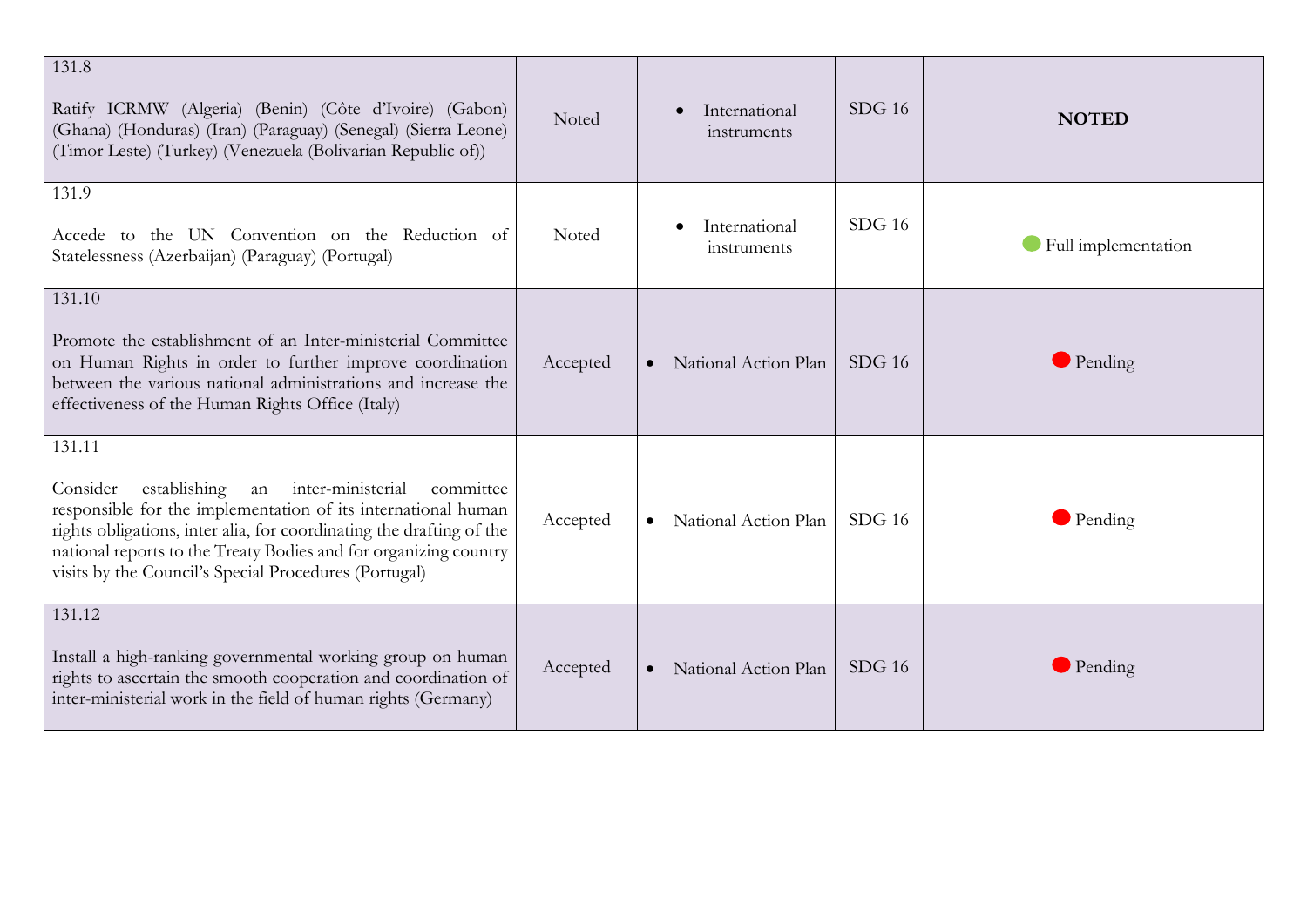| 131.13<br>Consider the possibility of establishing a public monitoring<br>system of international recommendations to facilitate the<br>systematization and follow-up of the recommendations of treaty<br>bodies and mechanisms of the Human Rights Council<br>(Paraguay) | Accepted | Cooperation with<br>international<br>mechanisms and<br>institutions                             | $SDG$ 16         | • Full implementation  |
|--------------------------------------------------------------------------------------------------------------------------------------------------------------------------------------------------------------------------------------------------------------------------|----------|-------------------------------------------------------------------------------------------------|------------------|------------------------|
| 131.14<br>Continue the good practice of having a national Human Rights<br>Plan by formulating a comprehensive plan of action or strategy<br>(Indonesia)                                                                                                                  | Accepted | National Action Plan<br>$\bullet$                                                               | $SDG$ 16         | Partial implementation |
| 131.15<br>Proceed to the development of a new National Human Rights<br>Plan and implement the National Strategy on elimination of<br>violence against women (Greece)                                                                                                     | Accepted | National Action Plan<br>$\bullet$<br>Fight against gender-<br>$\bullet$<br>based discrimination | $SDG$ 5 y<br>16  | Full implementation    |
| 131.16<br>Consider developing human rights indicators as suggested by<br>the OHCHR as an instrument that allows for a more precise and<br>coherent evaluation of national human rights policies (Portugal)                                                               | Accepted | National Action Plan                                                                            | $SDG$ 16         | $\blacksquare$ Pending |
| 131.17<br>Pursue particular efforts to spread awareness of human rights<br>and disseminate its principles among its citizens (Kuwait)                                                                                                                                    | Accepted | Right to education                                                                              | $SDG$ 16         | Full implementation    |
| 131.18<br>Make an assessment, by the end of 2016, of the actions<br>undertaken in the framework of the various strategic plans on<br>the Protection of Women and Children (France)                                                                                       | Accepted | Fight against gender-<br>based discrimination<br>Rights of the child<br>$\bullet$               | SDG <sub>5</sub> | Full implementation    |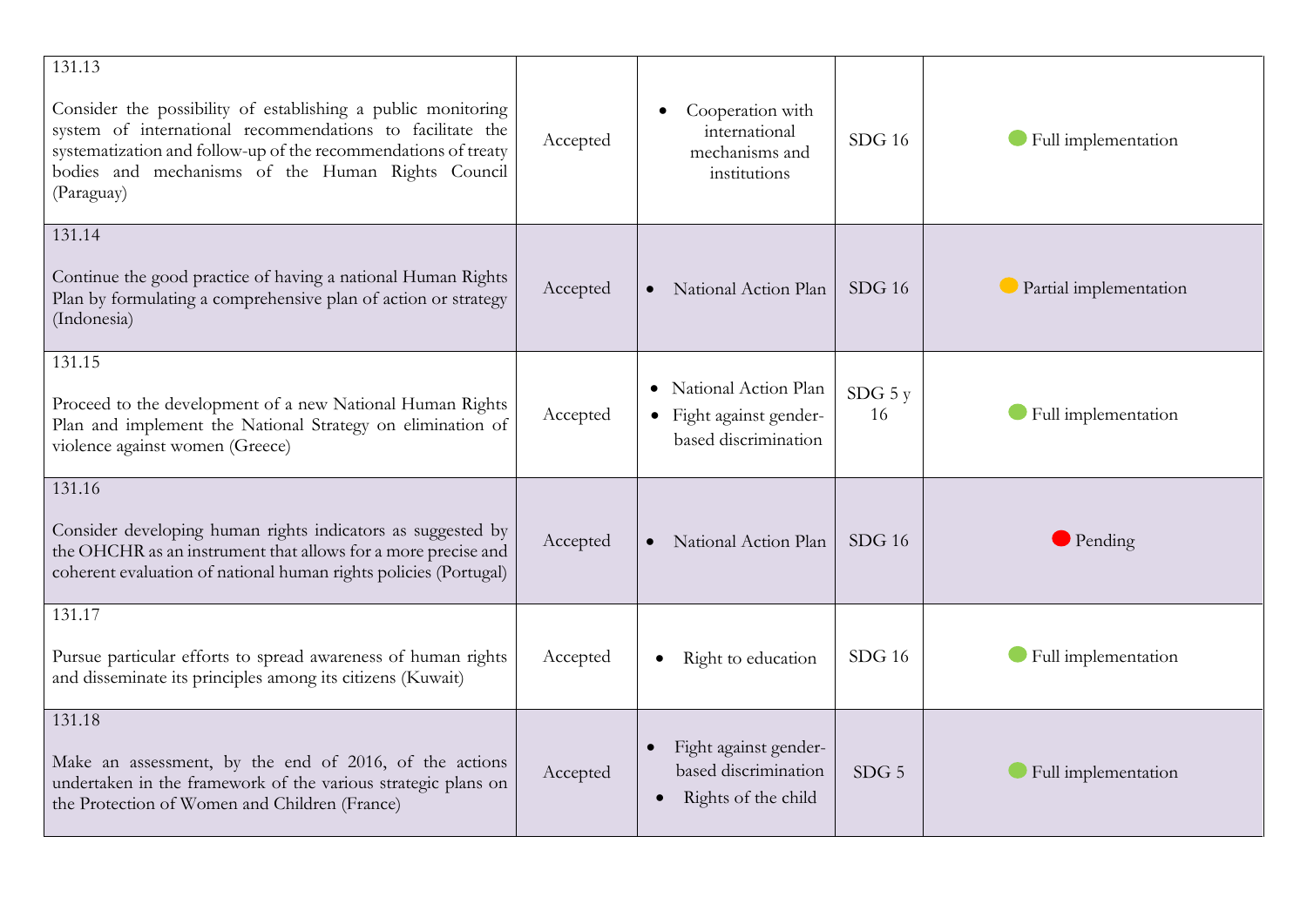| 131.19<br>Intensify efforts to foster national unity and harmony, including<br>by promoting dialogues among societies of different ethnicity<br>and faith (Malaysia)                                                                                                                                   | Accepted | Freedom of religion<br>$\bullet$<br>and belief                                   | $SDG$ 16         | Full implementation |
|--------------------------------------------------------------------------------------------------------------------------------------------------------------------------------------------------------------------------------------------------------------------------------------------------------|----------|----------------------------------------------------------------------------------|------------------|---------------------|
| 131.20<br>Step up efforts within the framework of the Alliance of<br>Civilizations for the promotion of the dialogue and<br>rapprochement between religions and peoples (Morocco)                                                                                                                      | Accepted | Freedom of religion<br>$\bullet$<br>and belief                                   | $SDG$ 17         | Full implementation |
| 131.21<br>Consider the Caribbean region among those geographical areas<br>of priority for the overseas and international development<br>cooperation programmes that have been newly prioritized as a<br>consequence of Spain's belt-tightening in face of the economic<br>crisis (Trinidad and Tobago) | Accepted | Fight against poverty                                                            | $SDG$ 17         | Full implementation |
| 131.22<br>Continue the cooperation with the UN in the area of human<br>rights (Romania)                                                                                                                                                                                                                | Accepted | Cooperation with<br>$\bullet$<br>international<br>mechanisms and<br>institutions | $SDG$ 16<br>y 17 | Full implementation |
| 131.23<br>Submit its overdue report to the Committee on the Elimination<br>of Racial Discrimination (Sierra Leone)                                                                                                                                                                                     | Accepted | Cooperation with<br>international<br>mechanisms and<br>institutions              | $SDG$ 16         | Full implementation |
| 131.24<br>Encourage closer civil society participation in the follow-up on<br>the recommendations of the Human Rights Council (Trinidad<br>and Tobago)                                                                                                                                                 | Accepted | Cooperation with<br>$\bullet$<br>international<br>mechanisms and<br>institutions | $SDG$ 16         | Full implementation |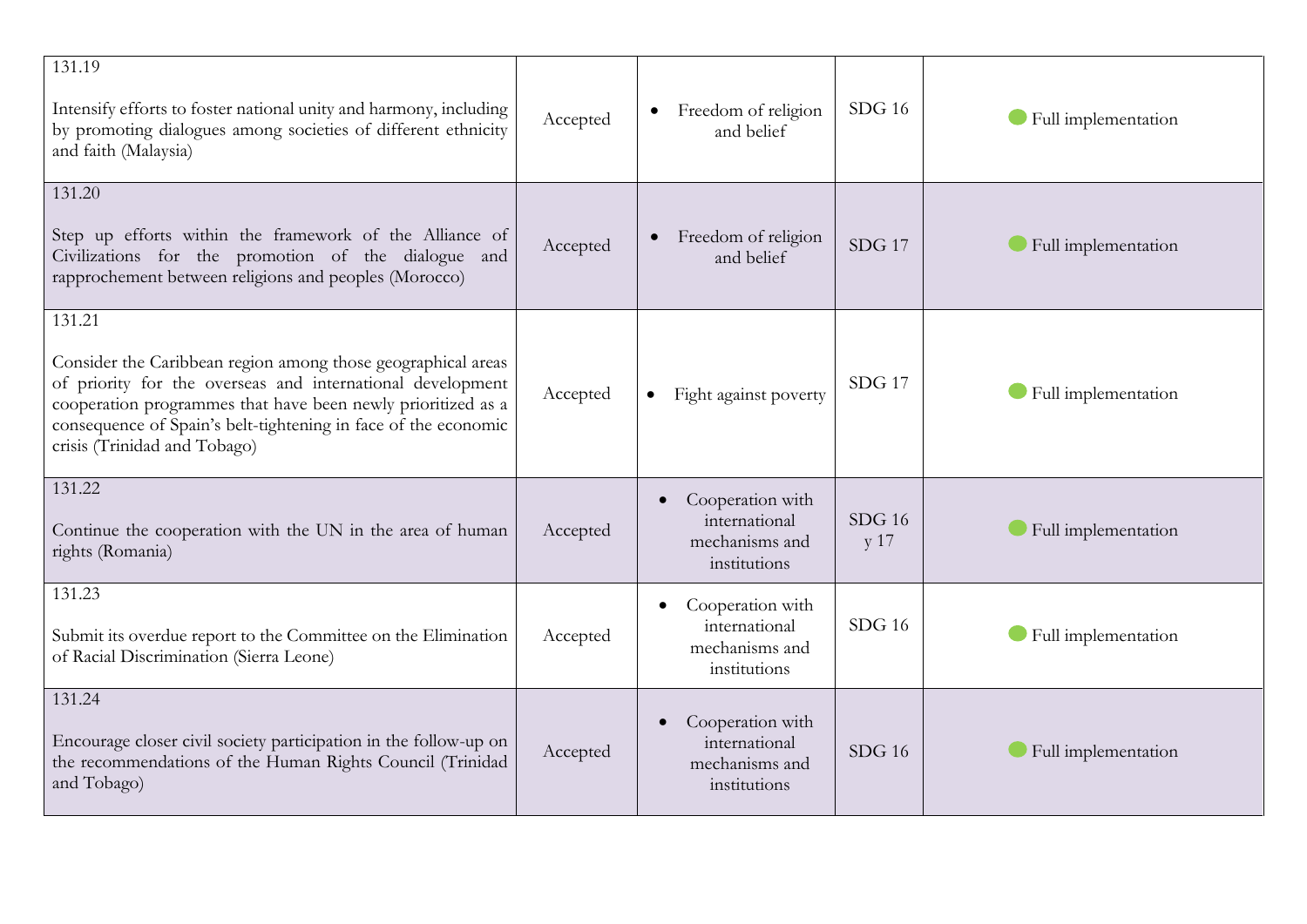| 131.25<br>Implement the Strategic Plan for Equality of Opportunity 2014-<br>2016 with the aim to eliminate any remaining gender-based<br>discrimination (Montenegro)                                                                               | Accepted | Fight against gender-<br>based discrimination | $SDG$ 5 y<br>10   | Full implementation           |
|----------------------------------------------------------------------------------------------------------------------------------------------------------------------------------------------------------------------------------------------------|----------|-----------------------------------------------|-------------------|-------------------------------|
| 131.26<br>Continue the implementation of the Strategic Plan on Equality<br>of Opportunity 2014-2016 to achieve equal opportunity for<br>women and men, in particular to reduce the pay gap (Myanmar)                                               | Accepted | Fight against gender-<br>based discrimination | $SDG$ 5 $y$<br>10 | Full implementation           |
| 131.27<br>Continue implementing the measures provided in the Strategic<br>Plan for Equality of Opportunity 2014-2016 (Albania)                                                                                                                     | Accepted | Fight against gender-<br>based discrimination | $SDG$ 5 y<br>10   | Full implementation           |
| 131.28<br>Continue its efforts to implement the adopted Strategies to<br>eliminate any remaining gender-based discrimination (Sudan)                                                                                                               | Accepted | Fight against gender-<br>based discrimination | $SDG$ 5 y<br>10   | Full implementation           |
| 131.29<br>Continue with efforts for mainstreaming of gender equality into<br>laws and policies and assign sufficient resources for the<br>implementation of the Law on comprehensive protection<br>measures against gender based violence (Serbia) | Accepted | Fight against gender-<br>based discrimination | SDG <sub>5</sub>  | Full implementation           |
| 131.30<br>Consider adopting a new legislation that compels public<br>companies to reserve a quota of their non-executive board seats<br>for women (Italy)                                                                                          | Noted    | Fight against gender-<br>based discrimination | $SDG$ 5 y<br>8    | $\Box$ Partial implementation |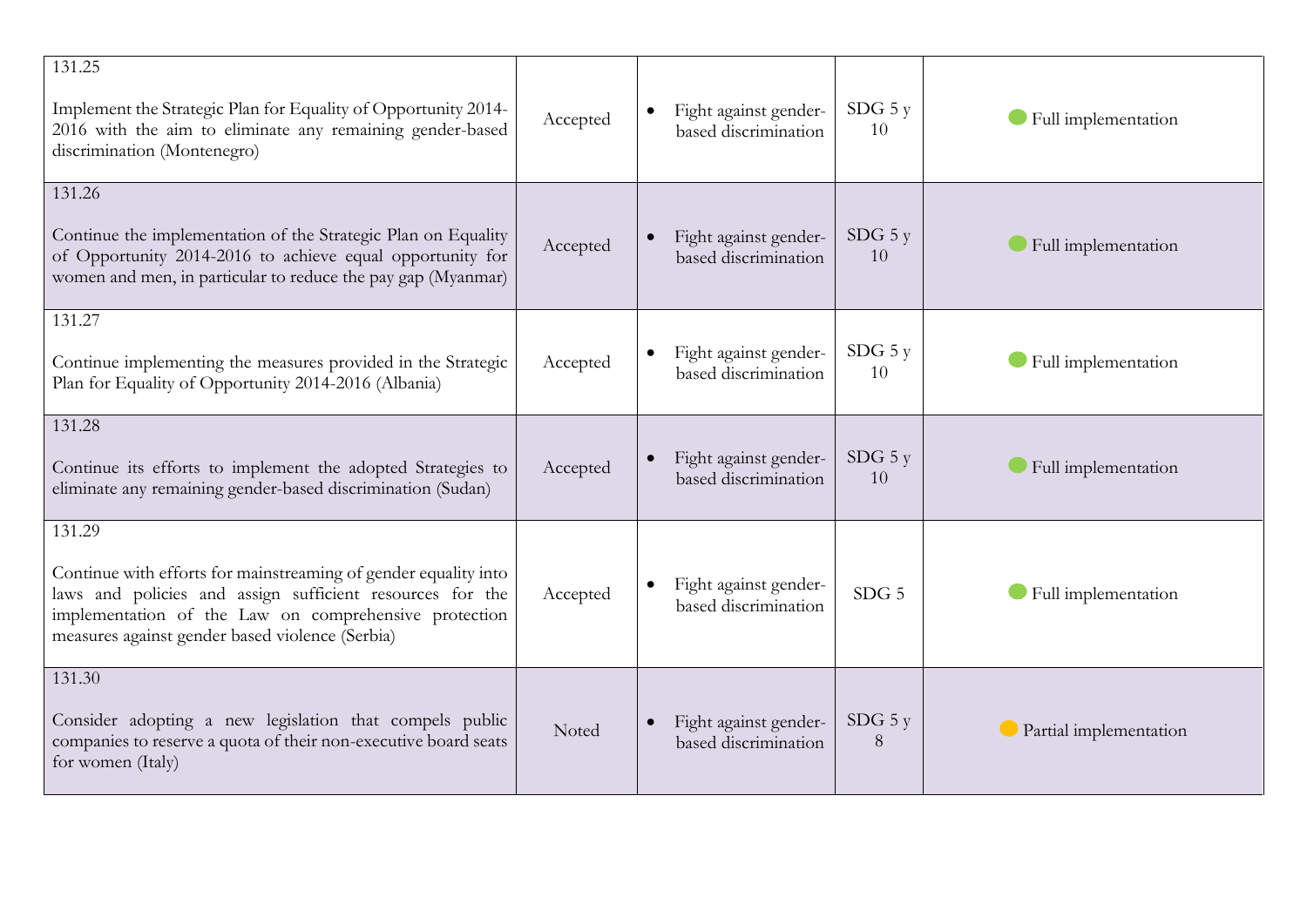| 131.31<br>Continue efforts aimed at reinforcing women access to<br>positions of responsibility and decision-making (Morocco)                                                                                                           | Accepted | Fight against gender-<br>based discrimination                                                 | $SDG$ 5 y<br>8   | • Full implementation  |
|----------------------------------------------------------------------------------------------------------------------------------------------------------------------------------------------------------------------------------------|----------|-----------------------------------------------------------------------------------------------|------------------|------------------------|
| 131.32<br>Increase women in decision making process (Rwanda)                                                                                                                                                                           | Accepted | Fight against gender-<br>based discrimination                                                 | SDG <sub>5</sub> | Full implementation    |
|                                                                                                                                                                                                                                        |          |                                                                                               |                  |                        |
| 131.33<br>Close gender gaps by promoting and monitoring the equal<br>representation of women in decision-making positions (Sierra<br>Leone)                                                                                            | Accepted | Fight against gender-<br>based discrimination                                                 | $SDG$ 5          | Partial implementation |
| 131.34<br>Promote vigorously that participation of women in decision-<br>making positions both in the public and private sectors (Ghana)                                                                                               | Accepted | Fight against gender-<br>based discrimination                                                 | SDG <sub>5</sub> | • Full implementation  |
| 131.35<br>Enhance legislations in the field of racial discrimination, racism<br>and hatred to foreigners (Lebanon)                                                                                                                     | Accepted | Fight against racial<br>$\bullet$<br>discrimination,<br>xenophobia and<br>related intolerance | $SDG$ 5          | Partial implementation |
| 131.36<br>Further strengthen measures, including existing legislation, to<br>prevent and combat racism, racial discrimination, xenophobia<br>and related forms of intolerance, and continue to improve<br>national statistics (Brazil) | Accepted | Fight against racial<br>discrimination,<br>xenophobia and<br>related intolerance              | SDG <sub>5</sub> | Full implementation    |
| 131.37<br>Strengthen legislation against discrimination by adopting a<br>comprehensive law against racism, racial discrimination,<br>xenophobia and related intolerance (Côte d'Ivoire)                                                | Noted    | Fight against racial<br>$\bullet$<br>discrimination,<br>xenophobia and<br>related intolerance | SDG <sub>5</sub> | Partial implementation |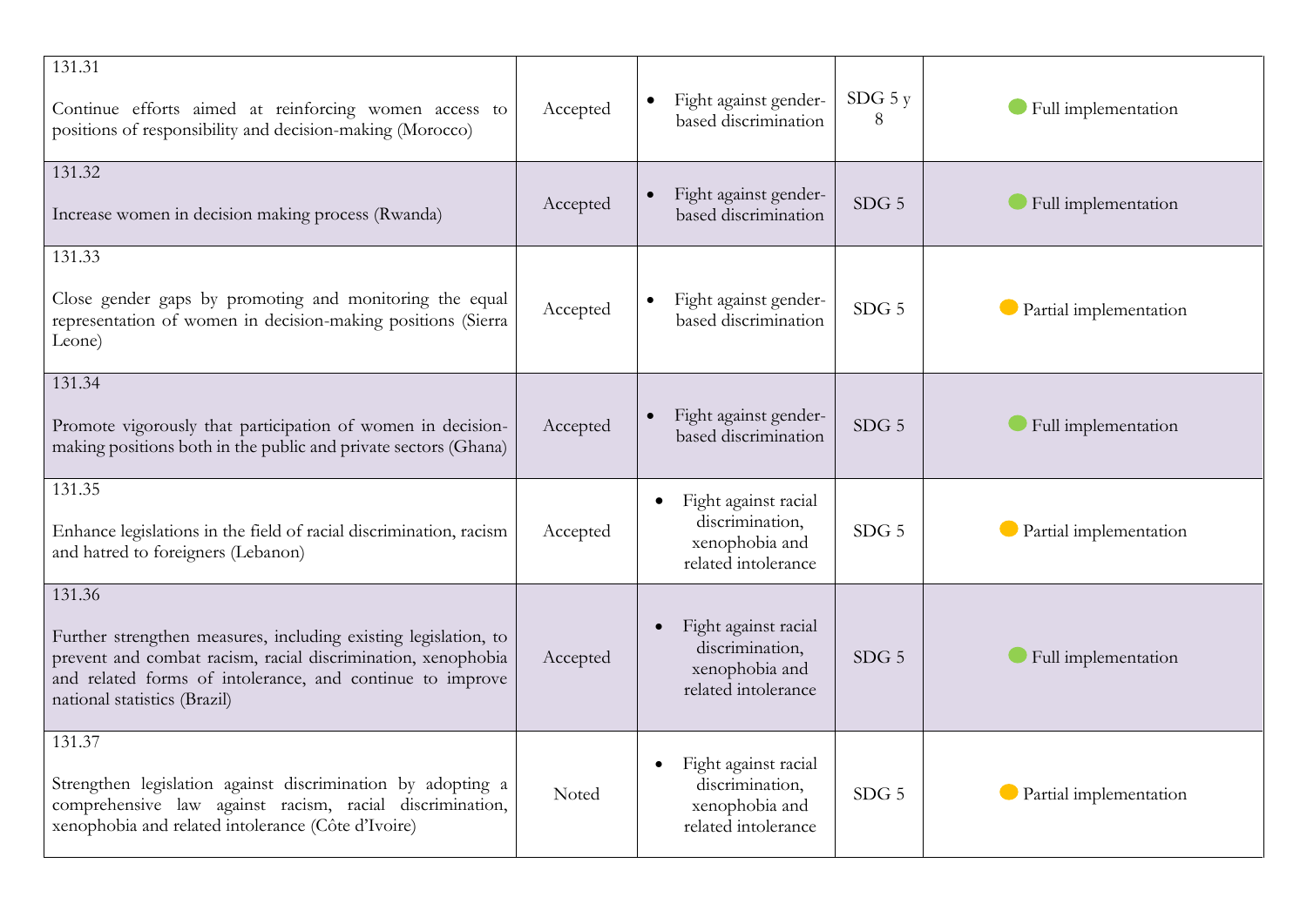| 131.38<br>Double its efforts in combating contemporary forms of racism,<br>racial discrimination, xenophobia and related intolerance<br>including criminalizing hate speech, and all forms of incitement<br>to hatred and violence (Malaysia) | Accepted | Fight against racial<br>$\bullet$<br>discrimination,<br>xenophobia and<br>related intolerance | SDG <sub>5</sub> | Full implementation |
|-----------------------------------------------------------------------------------------------------------------------------------------------------------------------------------------------------------------------------------------------|----------|-----------------------------------------------------------------------------------------------|------------------|---------------------|
| 131.39<br>Improve policies against discrimination through legislation<br>regulating hate crimes, racism, xenophobia and anti-Semitism<br>(Israel)                                                                                             | Accepted | Fight against racial<br>$\bullet$<br>discrimination,<br>xenophobia and<br>related intolerance | SDG <sub>5</sub> | Full implementation |
| 131.40<br>Continue efforts to enhance the work of departments in relation<br>to hate crimes and discrimination (Qatar)                                                                                                                        | Accepted | Fight against racial<br>$\bullet$<br>discrimination,<br>xenophobia and<br>related intolerance | SDG <sub>5</sub> | Full implementation |
| 131.41<br>Strengthen measures taken to combat hate speech/discourse<br>(Bahrain)                                                                                                                                                              | Accepted | Fight against racial<br>$\bullet$<br>discrimination,<br>xenophobia and<br>related intolerance | SDG $5$ ,<br>16  | Full implementation |
| 131.42<br>Take effective measures to curb racial hatred and religious<br>intolerance,<br>speech and xenophobic<br>discourses<br>hate<br>(Bangladesh)                                                                                          | Accepted | Fight against racial<br>$\bullet$<br>discrimination,<br>xenophobia and<br>related intolerance | $SDG$ 16         | Full implementation |
| 131.43<br>Do all its best in order to put an end to hatred speech based on<br>xenophobia and try to do all it can in order to tackle this matter<br>within the institutions of the entire country (Libya)                                     | Accepted | Fight against racial<br>$\bullet$<br>discrimination,<br>xenophobia and<br>related intolerance | $SDG$ 16         | Full implementation |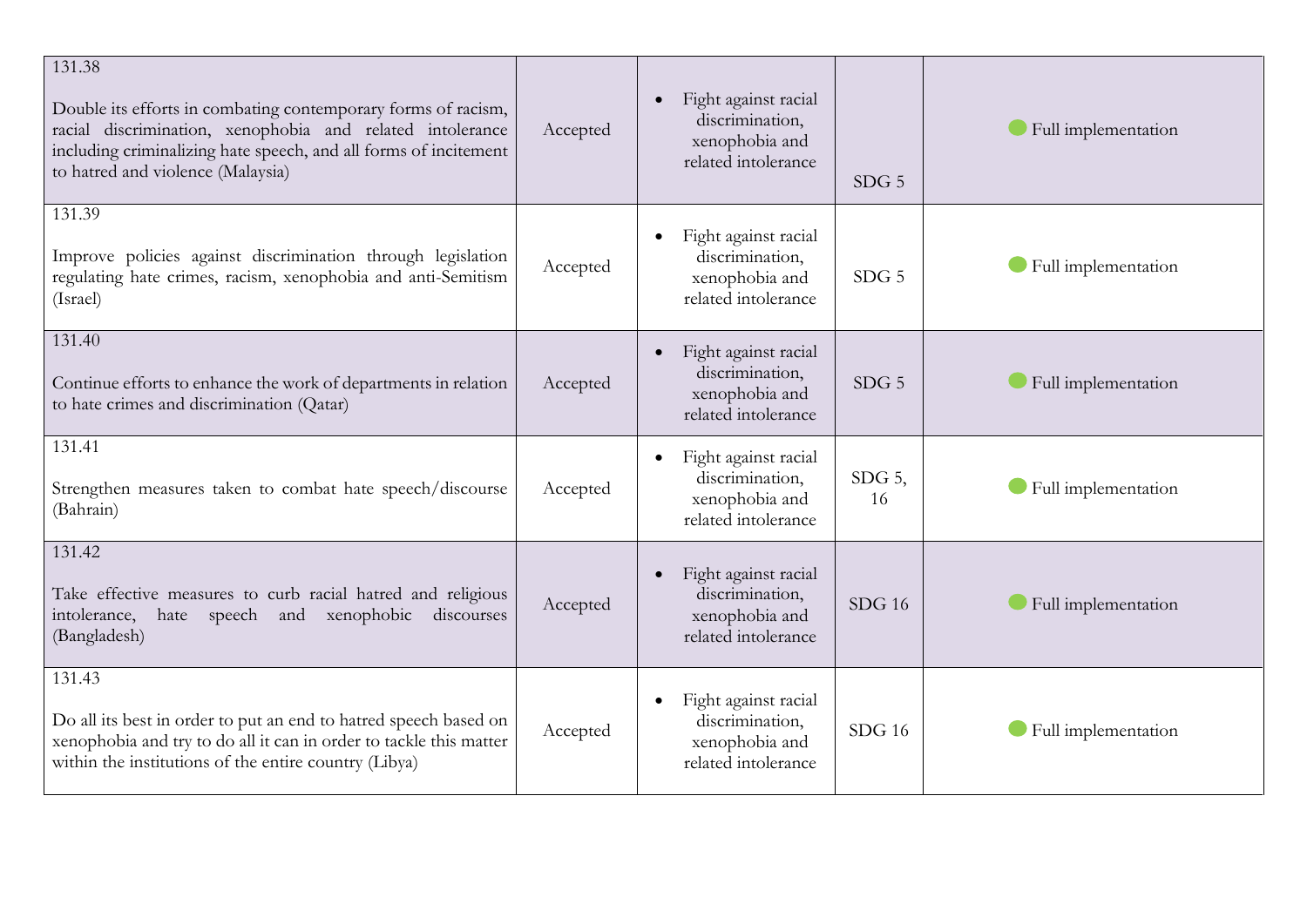| 131.44<br>Enhance efforts to combat discrimination against minority<br>groups in the country, by effectively investigating and<br>adequately punishing any racially motivated conduct (Namibia)                                                                                                     | Accepted              | Fight against racial<br>$\bullet$<br>discrimination,<br>xenophobia and<br>related intolerance | $SDG$ 16<br>y 17 | Full implementation    |
|-----------------------------------------------------------------------------------------------------------------------------------------------------------------------------------------------------------------------------------------------------------------------------------------------------|-----------------------|-----------------------------------------------------------------------------------------------|------------------|------------------------|
| 131.45.<br>Provide full access to justice to people belonging to racial and<br>religious minorities and to combat racial and religious profiling,<br>and strengthen anti-discrimination legislation (Pakistan)                                                                                      | Partially<br>accepted | Fight against racial<br>$\bullet$<br>discrimination,<br>xenophobia and<br>related intolerance | $SDG$ 16         | Full implementation    |
| 131.45.<br>Strengthen anti-discrimination legislation through adoption of a<br>comprehensive law on racism, racial discrimination, xenophobia<br>and related intolerances which addresses hate speech and<br>includes measures to effectively investigate and prosecute such<br>offences (Pakistan) | Partially noted       | Fight against racial<br>$\bullet$<br>discrimination,<br>xenophobia and<br>related intolerance | $SDG$ 16         | Partial implementation |
| 131.46<br>Ensure that all racist behaviour is effectively investigated and<br>duly punished (Togo)                                                                                                                                                                                                  | Accepted              | Fight against racial<br>$\bullet$<br>discrimination,<br>xenophobia and<br>related intolerance | $SDG$ 16         | Full implementation    |
| 131.47<br>Continue to strengthen the combat against racial discrimination<br>and intolerance in all manifestations and protect the legitimate<br>rights of the migrants and minority groups (China)                                                                                                 | Accepted              | Fight against racial<br>$\bullet$<br>discrimination,<br>xenophobia and<br>related intolerance | $SDG$ 16         | Full implementation    |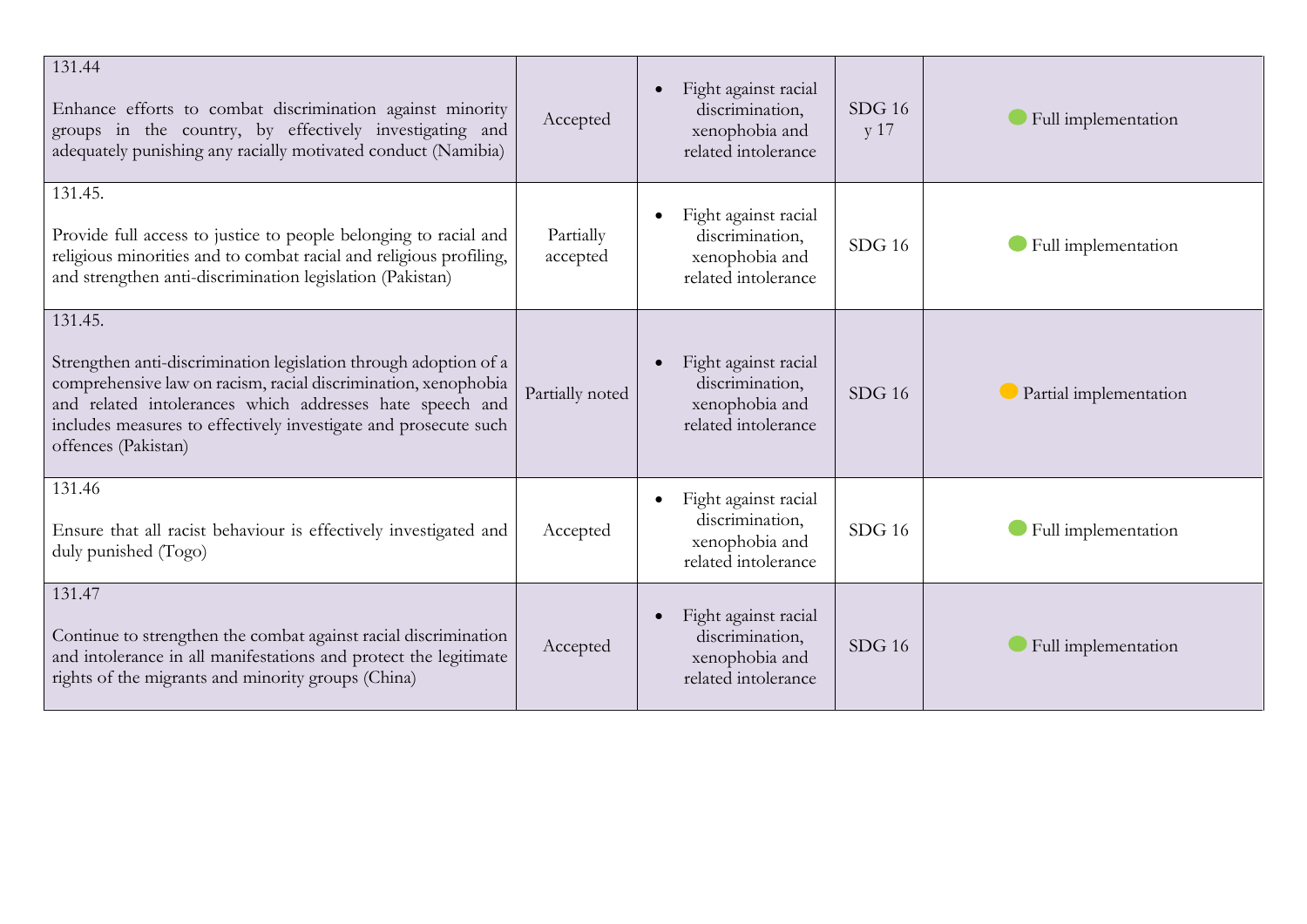| 131.48<br>Strengthen the measures against discrimination, racism and<br>xenophobia manifested in the field of employment, access to<br>housing and education with regard to foreigners and minorities<br>(Gabon)                                                                                                                                   | Accepted | Fight against racial<br>$\bullet$<br>discrimination,<br>xenophobia and<br>related intolerance<br>Right to education<br>Right to housing<br>Right to work | $SDG$ 4, 8<br>y 16 | Full implementation |
|----------------------------------------------------------------------------------------------------------------------------------------------------------------------------------------------------------------------------------------------------------------------------------------------------------------------------------------------------|----------|----------------------------------------------------------------------------------------------------------------------------------------------------------|--------------------|---------------------|
| 131.49<br>Undertake measures to put an end to ethnic and racial profiling<br>and all forms of racial discrimination (Ghana)                                                                                                                                                                                                                        | Accepted | Fight against racial<br>$\bullet$<br>discrimination,<br>xenophobia and<br>related intolerance                                                            | $SDG$ 16           | Full implementation |
| 131.50<br>Take effective measures to put an end to ethnic and racial<br>profiling (India)                                                                                                                                                                                                                                                          | Accepted | Fight against racial<br>$\bullet$<br>discrimination,<br>xenophobia and<br>related intolerance                                                            | $SDG$ 16           | Full implementation |
| 131.51<br>Combat discriminatory behaviour by members of the law<br>enforcement forces and ensure that any racially-motivated<br>misconduct is effectively investigated and adequately punished<br>(Iran)                                                                                                                                           | Accepted | Fight against racial<br>$\bullet$<br>discrimination,<br>xenophobia and<br>related intolerance                                                            | $SDG$ 16           | Full implementation |
| 131.52<br>Adopt legislative, judicial and administrative measures to ensure<br>the right to an effective remedy for anyone who claims to have<br>been subjected to torture or other ill-treatment and to provide<br>the necessary administrative and judicial framework to prevent<br>impunity for officers charged with such crimes (Netherlands) | Accepted | Conditions of<br>detention                                                                                                                               | SDG16              | Full implementation |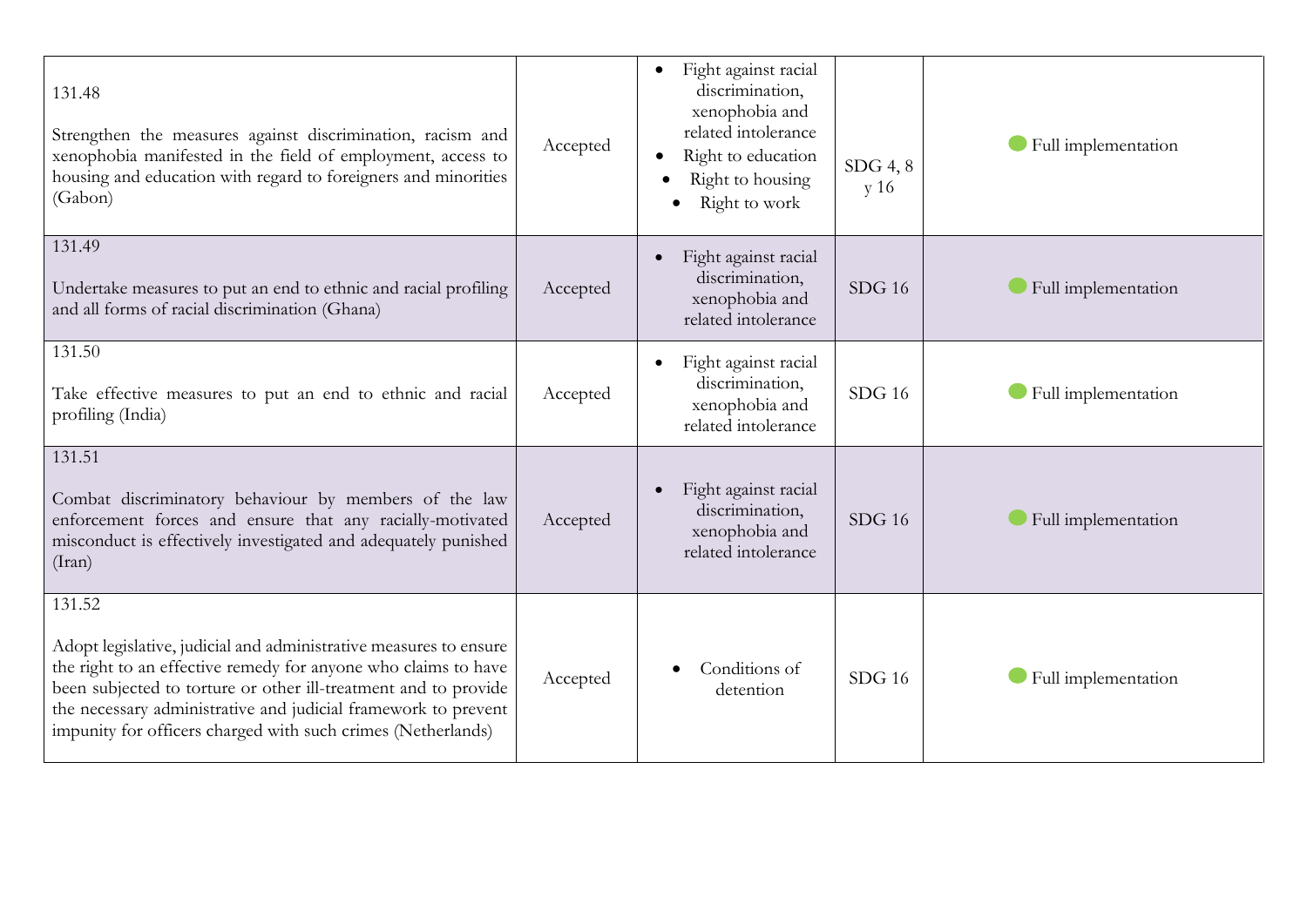| 131.53<br>Adopt legislative, judicial and administrative measures to ensure<br>effective remedy for torture and ill-treatment and strengthen its<br>framework to prosecute such crimes (Australia)                                                                           | Accepted | Conditions of<br>detention              | $SDG$ 16 | Full implementation |
|------------------------------------------------------------------------------------------------------------------------------------------------------------------------------------------------------------------------------------------------------------------------------|----------|-----------------------------------------|----------|---------------------|
| 131.54<br>Ensure the diligent investigation of allegations of excessive use<br>of force by its own security and militia (Israel)                                                                                                                                             | Accepted | Conditions of<br>$\bullet$<br>detention | $SDG$ 16 | Full implementation |
| 131.55<br>Ensure that all allegations of torture and other ill-treatment<br>perpetrated by security services are subject to impartial and<br>independent investigations by the ordinary civil justice without<br>delay, and ensure that victims receive reparations (France) | Accepted | Conditions of<br>detention              | $SDG$ 16 | Full implementation |
| 131.56<br>Ensure effective monitoring of detention and custody<br>procedures by the law enforcement forces (Poland)                                                                                                                                                          | Accepted | Conditions of<br>detention              | $SDG$ 16 | Full implementation |
| 131.57<br>Establish a control mechanism of the police authorities with<br>regard to signs of possible torture and ill-treatment committed<br>by individual members (Germany)                                                                                                 | Accepted | Conditions of<br>detention              | $SDG$ 16 | Full implementation |
| 131.58<br>Elaborate further concrete, meaningful practical measures and<br>mechanisms that effectively prevent any ill-treatment by the<br>police and prison guards, including the possibility of revision of<br>the practice of <i>incommunicado</i> detention (Hungary)    | Accepted | Conditions of<br>$\bullet$<br>detention | $SDG$ 16 | Full implementation |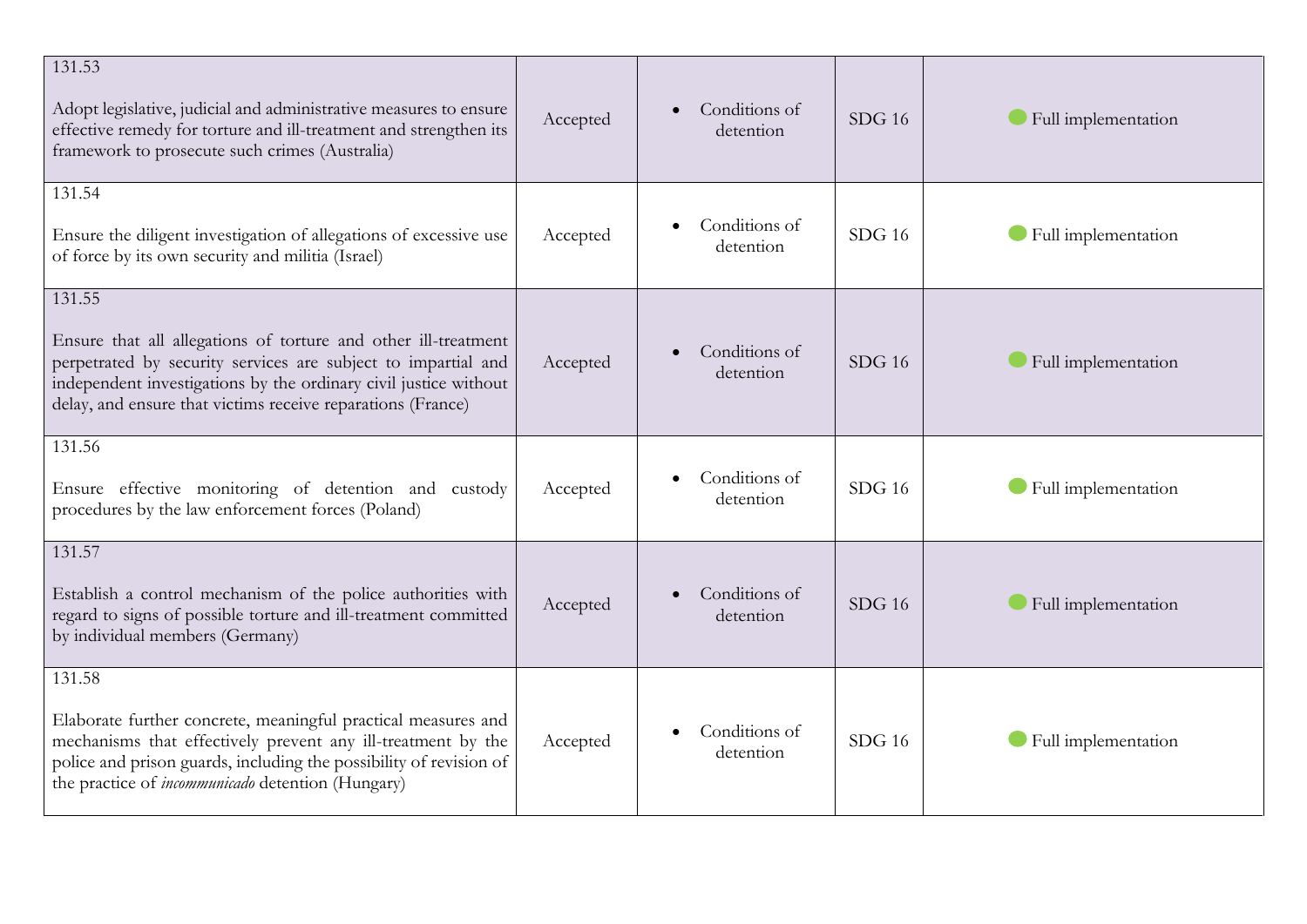| 131.59<br>Ensure that all suspects in police custody have prompt and<br>immediate access to a lawyer (Iran)                                                                                                                                                                                                               | Partially<br>accepted | Conditions of<br>$\bullet$<br>detention | $SDG$ 16      | Full implementation |
|---------------------------------------------------------------------------------------------------------------------------------------------------------------------------------------------------------------------------------------------------------------------------------------------------------------------------|-----------------------|-----------------------------------------|---------------|---------------------|
| 131.59<br>Abolish incommunicado detention (Iran)                                                                                                                                                                                                                                                                          | Partially<br>noted    | Conditions of<br>$\bullet$<br>detention | <b>SDG 16</b> | <b>NOTED</b>        |
| 131.60<br>Review the incommunicado detention regime to ensure<br>compliance with international human rights law (Ireland)                                                                                                                                                                                                 | Accepted              | Conditions of<br>detention              | $SDG$ 16      | Full implementation |
| 131.61<br>Ensure that all suspects in police custody have prompt access to<br>a lawyer at the outset of detention (Pakistan)                                                                                                                                                                                              | Partially<br>accepted | Conditions of<br>detention              | $SDG$ 16      | Full implementation |
| 131.61<br>Abolish the use of incommunicado detention and torture<br>(Pakistan)                                                                                                                                                                                                                                            | Partially<br>noted    | Conditions of<br>$\bullet$<br>detention | $SDG$ 16      | <b>NOTED</b>        |
| 131.62<br>Review the <i>incommunicado</i> detention regime by ensuring that<br>access to legal assistance upon detention is not delayed, that<br>detainees have the possibility to communicate with a lawyer of<br>their own choice in private and that they are brought in front of<br>a judge within 72 hours (Austria) | Accepted              | Conditions of<br>detention              | $SDG$ 16      | Full implementation |
| 131.63<br>Review the compliance of its anti-terrorism legislation allowing<br>for <i>incommunicado</i> detention with international human rights<br>standards and consider abolishing the <i>incommunicado</i> regime<br>(Czech Republic)                                                                                 | Accepted              | Conditions of<br>detention              | $SDG$ 16      | Full implementation |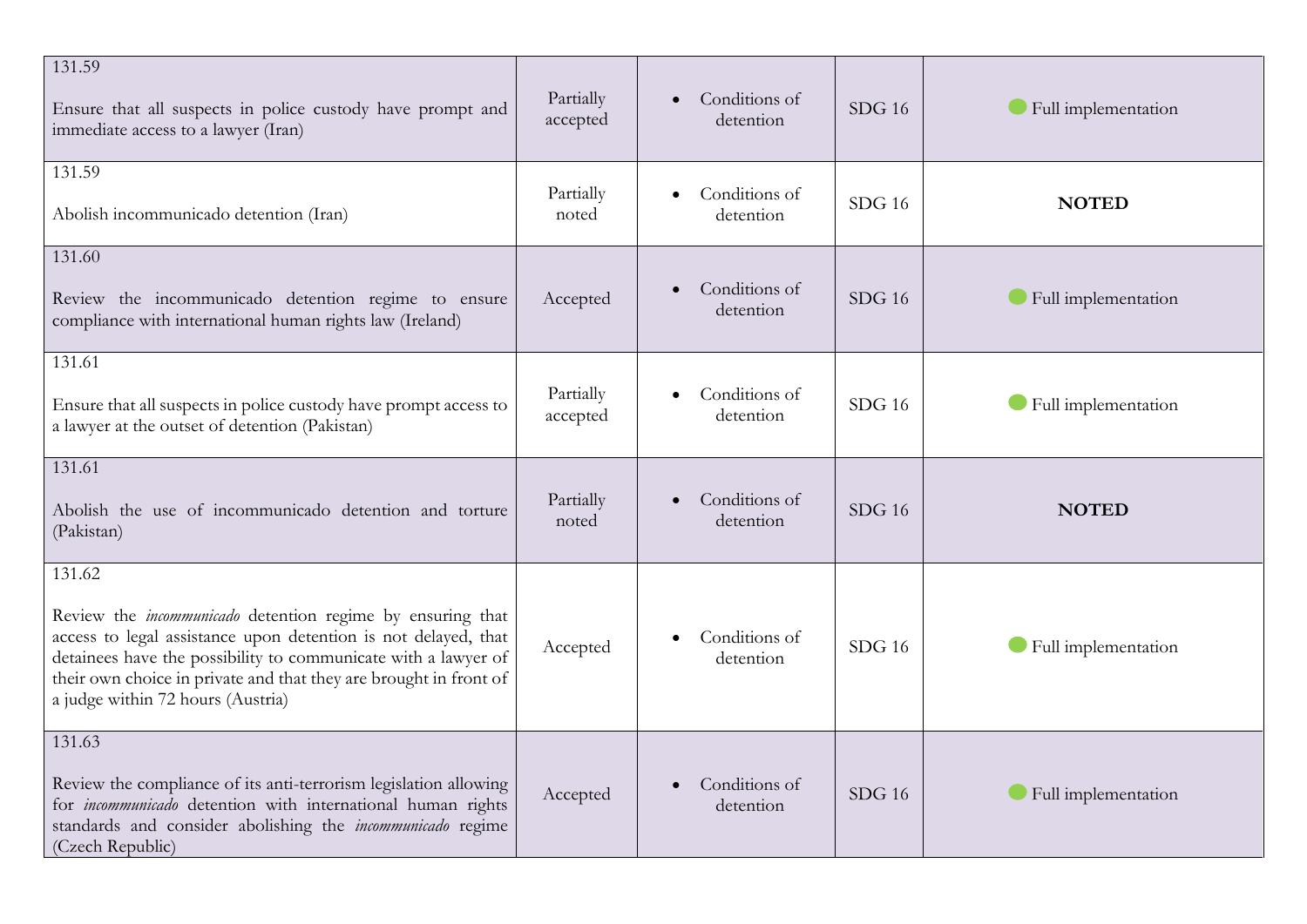| 131.64<br>Adopt a national strategy to improve the conditions in the<br>penitentiary system (Russian Federation)                                                                                                                                  | Noted    | Conditions of<br>detention                                                              | $SDG$ 16             | <b>NOTED</b>           |
|---------------------------------------------------------------------------------------------------------------------------------------------------------------------------------------------------------------------------------------------------|----------|-----------------------------------------------------------------------------------------|----------------------|------------------------|
| 131.65<br>Strengthen measures toward eliminating violence against<br>women, including domestic violence (Japan)                                                                                                                                   | Accepted | Fight against gender-<br>based discrimination                                           | $SDG$ 5 y<br>16      | Full implementation    |
| 131.66<br>Continue its efforts in combating gender-based violence,<br>particularly on women with disabilities, through effective<br>implementation of its National Strategy for the Elimination of<br>Violence Against Women 2013-2016 (Malaysia) | Accepted | Fight against gender-<br>based discrimination<br>Rights of persons with<br>disabilities | $SDG$ 5 y<br>16      | Full implementation    |
| 131.67<br>Take all necessary measures to eliminate gender-based violence,<br>including violence against foreign women, and to assess the<br>workings of the relevant specialized courts in this regard<br>(Namibia)                               | Accepted | Fight against gender-<br>based discrimination                                           | $SDG$ 5 y<br>16      | Partial implementation |
| 131.68<br>Continue its efforts to eradicate gender-based violence and to<br>ensure the advancement of women in decision-making<br>positions in all sectors (Republic of Korea)                                                                    | Accepted | Fight against gender-<br>based discrimination                                           | SDG $5$ ,<br>16 y 17 | Full implementation    |
| 131.69<br>Continue to adopt all legislative and executive measures against<br>gender-based violence, with special attention to migrant victims<br>(Sri Lanka)                                                                                     | Accepted | Fight against gender-<br>based discrimination                                           | $SDG$ 5 $y$<br>16    | Full implementation    |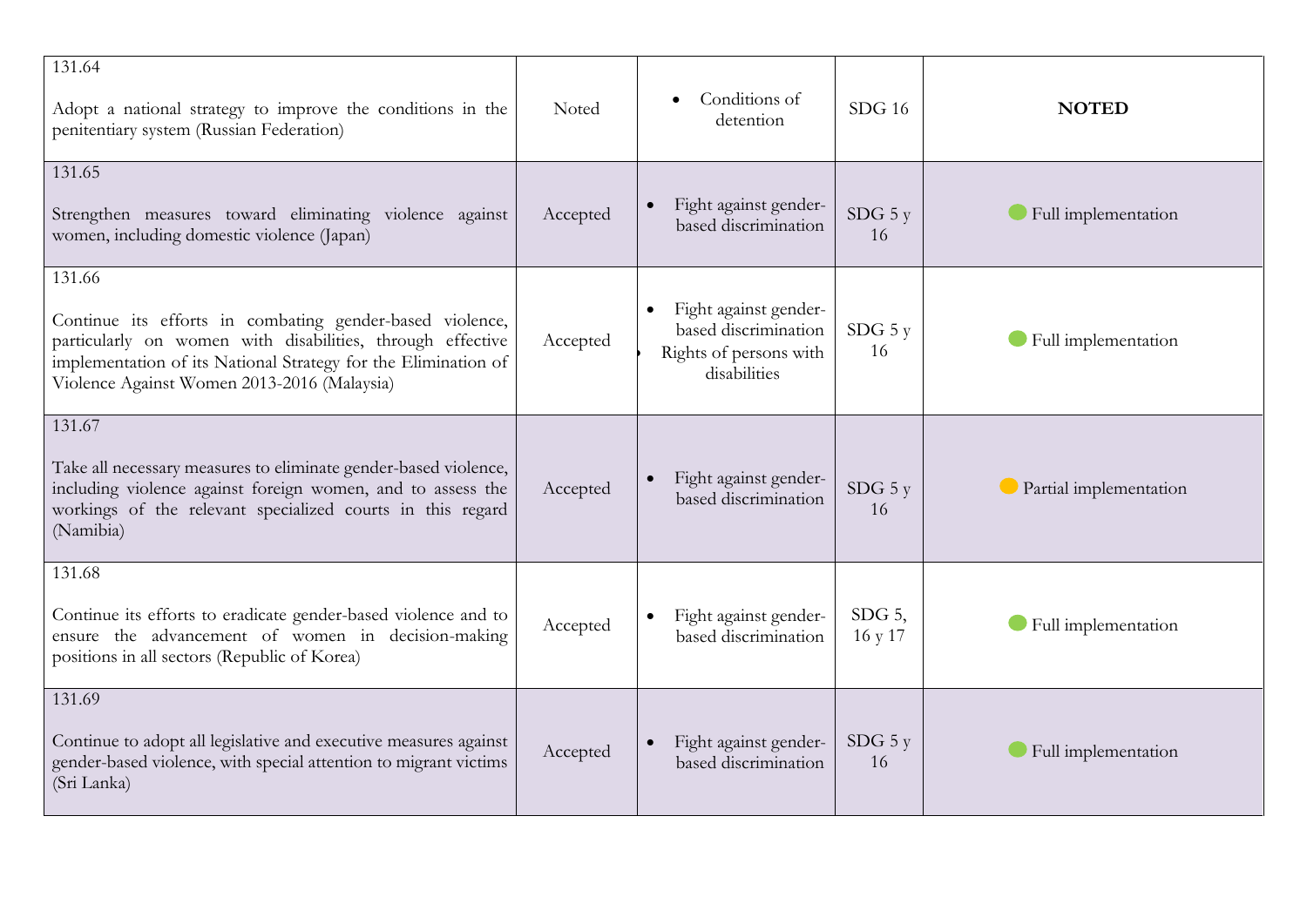| 131.70<br>Strengthen its protection program against sexual and sexist<br>violence, with a focus on the availability, accessibility and quality<br>of protection measures, and ensure the full enjoyment of sexual<br>and reproductive rights (Switzerland)                                                         | Accepted |           | Fight against gender-<br>based discrimination                                             | SDG <sub>5</sub>  | Full implementation |
|--------------------------------------------------------------------------------------------------------------------------------------------------------------------------------------------------------------------------------------------------------------------------------------------------------------------|----------|-----------|-------------------------------------------------------------------------------------------|-------------------|---------------------|
| 131.71<br>Carry-out an evaluation into the obstacles victims of gender-<br>based violence experience in accessing effective protection,<br>justice and reparation and the causes which prevent them from<br>filing a complaint (Netherlands)                                                                       | Accepted |           | Fight against gender-<br>based discrimination                                             | $SDG$ 5 y<br>16   | Full implementation |
| 131.72<br>Undertake an evaluation of the operation of the specialised<br>courts on violence against women, identify and encourage best<br>practice (Ireland)                                                                                                                                                       | Accepted |           | Fight against gender-<br>based discrimination                                             | $SDG$ 5 $y$<br>16 | Full implementation |
| 131.73<br>Ensure the effective training of the judicial bodies in charge of<br>investigating cases of gender-based violence (Slovakia)                                                                                                                                                                             | Accepted |           | Fight against gender-<br>based discrimination                                             | $SDG$ 5 y<br>16   | Full implementation |
| 131.74<br>Ensure that all judicial bodies carrying out investigations into<br>gender-based violence receive specialised training in order to<br>meet the requirements of the Organic Law on Comprehensive<br>Protection Measures against Gender Violence (United<br>Kingdom of Great Britain and Northern Ireland) | Accepted |           | Fight against gender-<br>based discrimination                                             | $SDG$ 5 y<br>16   | Full implementation |
| 131.75<br>Adopt a new bill amending the Criminal Code on the issues of<br>gender-based violence, human trafficking, sexual exploitation<br>and forced marriage (Ukraine)                                                                                                                                           | Accepted | $\bullet$ | Fight against gender-<br>based discrimination<br>Human trafficking<br>Rights of the child | $SDG$ 5 y<br>16   | Full implementation |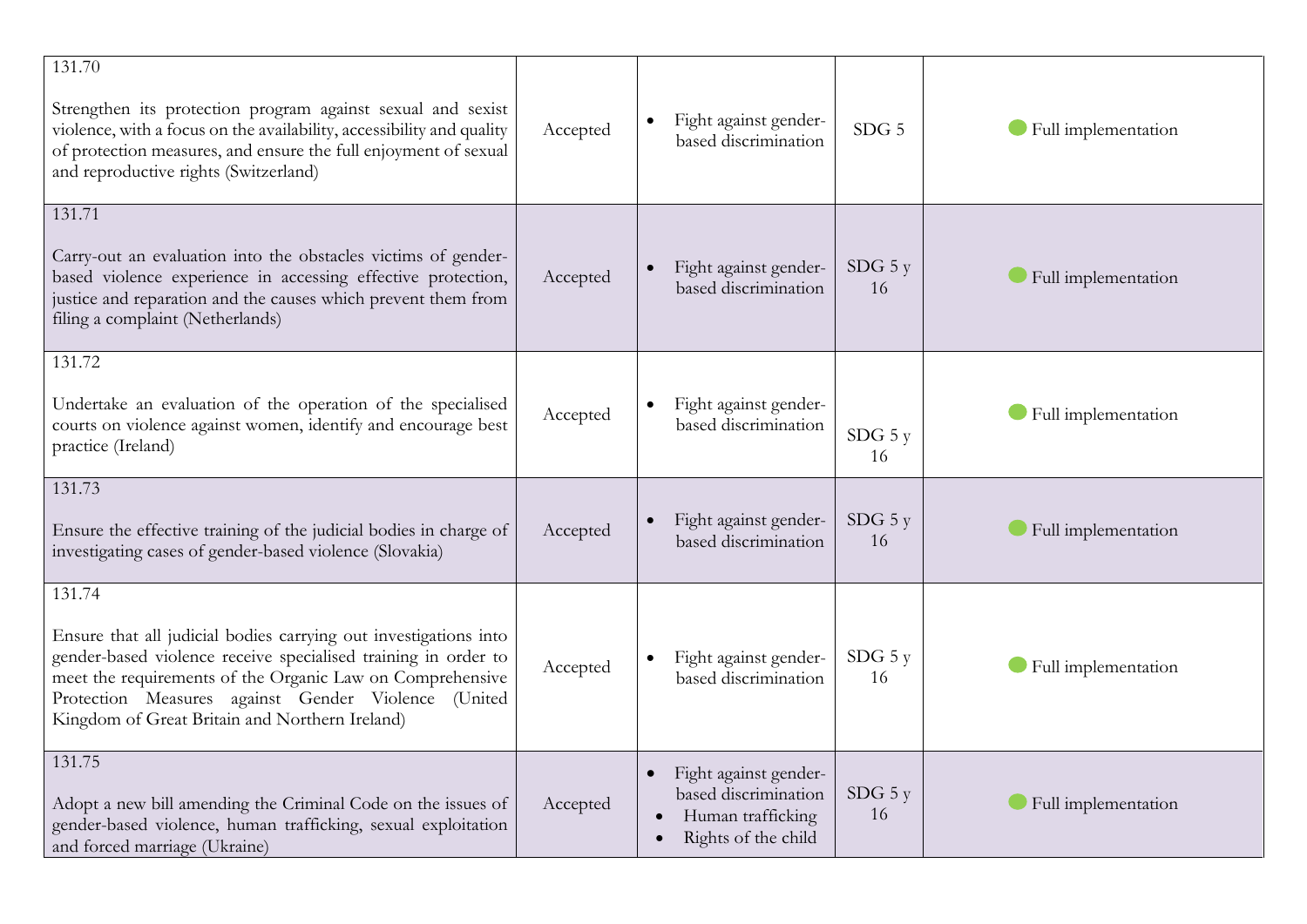| 131.76                                                                                                                                                                                                                                                                                                                    |          |                                               |                        |                     |
|---------------------------------------------------------------------------------------------------------------------------------------------------------------------------------------------------------------------------------------------------------------------------------------------------------------------------|----------|-----------------------------------------------|------------------------|---------------------|
| Foster strong coordination among the Ministries of Health,<br>Justice and Interior through a formal mechanism to combat<br>gender-based violence and ensure judicial, law enforcement, and<br>other officials are properly trained on all forms of gender-based<br>violence and discrimination (United States of America) | Accepted | Fight against gender-<br>based discrimination | $SDG$ 3,<br>5, 16 y 17 | Full implementation |
| 131.77<br>Strengthen the measures to combat violence against women<br>(Timor Leste)                                                                                                                                                                                                                                       | Accepted | Fight against gender-<br>based discrimination | $SDG$ 5 y<br>16        | Full implementation |
| 131.78<br>Implement fully its National Strategy for the eradication of<br>violence against women (2013-2016) (Australia)                                                                                                                                                                                                  | Accepted | Fight against gender-<br>based discrimination | $SDG$ 5 y<br>16        | Full implementation |
| 131.79<br>Apply stronger measures to combat violence against women, as<br>a follow-up to the National Strategy for the Elimination of<br>Violence against Women 2013-2016 (Cuba)                                                                                                                                          | Accepted | Fight against gender-<br>based discrimination | $SDG$ 5 $y$<br>16      | Full implementation |
| 131.80<br>Strengthen the measures on combating domestic and other<br>forms of gender-based violence (Azerbaijan)                                                                                                                                                                                                          | Accepted | Fight against gender-<br>based discrimination | $SDG$ 5 y<br>16        | Full implementation |
| 131.81<br>Strengthen the measures to combat violence against women,<br>especially domestic violence (India)                                                                                                                                                                                                               | Accepted | Fight against gender-<br>based discrimination | $SDG$ 5 y<br>16        | Full implementation |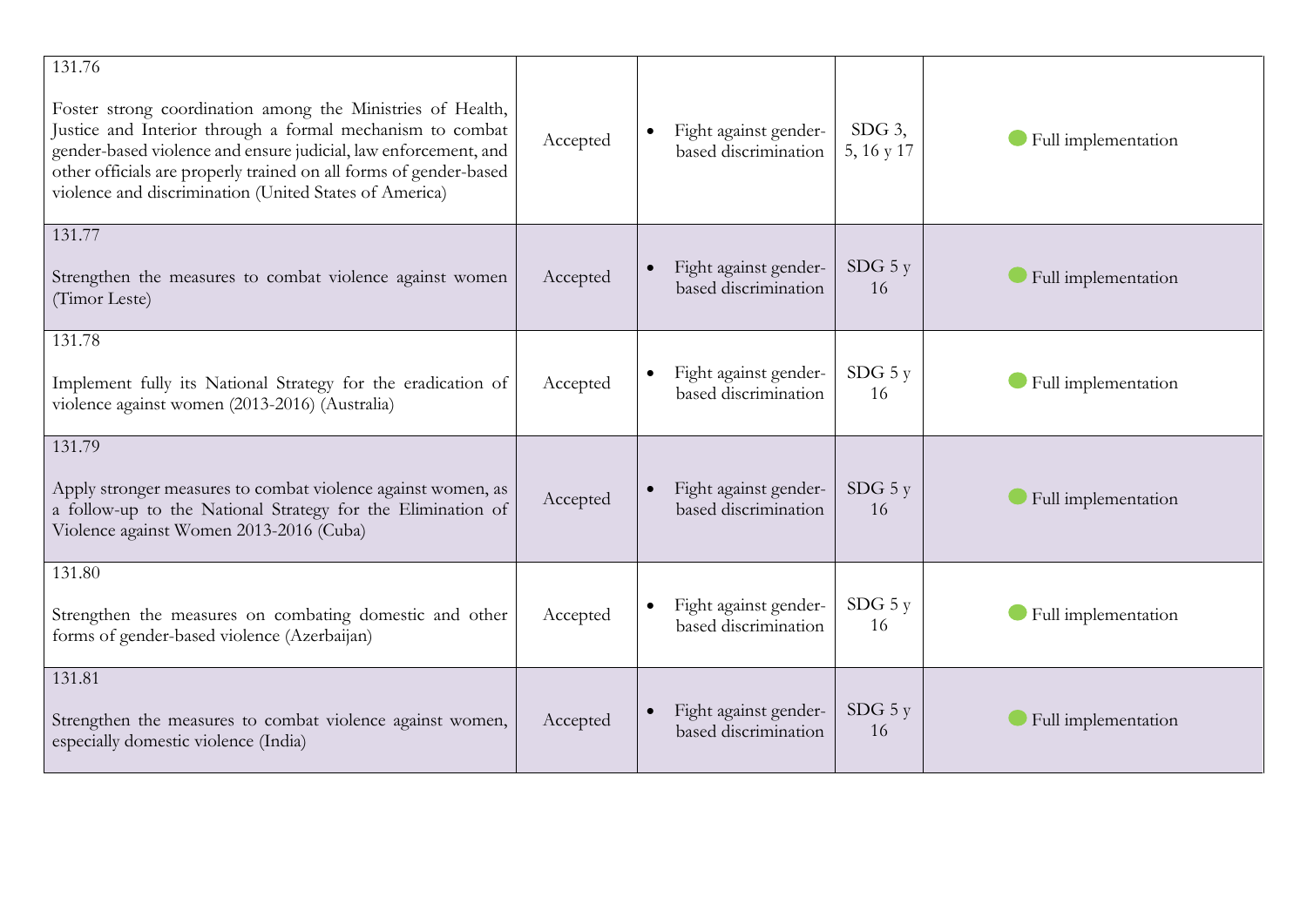| 131.82<br>Ensure the allocation of adequate resources for the<br>implementation of Organic Law 1/2004 on measures of<br>protection against gender violence, giving special attention to its<br>accessibility through a national action plan (Chile) | Accepted | Fight against gender-<br>based discrimination                                                                  | $SDG$ 5 $y$<br>16  | Full implementation           |
|-----------------------------------------------------------------------------------------------------------------------------------------------------------------------------------------------------------------------------------------------------|----------|----------------------------------------------------------------------------------------------------------------|--------------------|-------------------------------|
| 131.83<br>Re-double efforts aimed at combating violence against women<br>and children especially those with disabilities (Ghana)                                                                                                                    | Accepted | Rights of persons<br>with disabilities<br>Fight against gender-<br>based discrimination<br>Rights of the child | $SDG$ 5 y<br>16    | Partial implementation        |
| 131.84<br>Continue efforts aimed at promoting rights of children, in<br>particular migrant children and victims of sexual violence and<br>abuse (Ukraine)                                                                                           | Accepted | Rights of the child                                                                                            | $SDG$ 5 y<br>-16   | Partial implementation        |
| 131.85<br>Combat effectively violence against children resulting from the<br>sexual abuse of minors (Iran (Islamic republic of))                                                                                                                    | Accepted | Rights of the child                                                                                            | $SDG$ 3, 5<br>y 16 | Partial implementation        |
| 131.86<br>Step up efforts to fight unlawful treatment of and violence<br>against children, including sexual abuse (Russian Federation)                                                                                                              | Accepted | Rights of the child                                                                                            | $SDG$ 3, 5<br>y 16 | $\Box$ Partial implementation |
| 131.87<br>Continue improving combating of trafficking in persons<br>(Lebanon)                                                                                                                                                                       | Accepted | Human trafficking                                                                                              | SDG 8              | Full implementation           |
| 131.88<br>Increase international and regional cooperation with regard to<br>the issue of trafficking in persons (Qatar)                                                                                                                             | Accepted | Human trafficking<br>$\bullet$                                                                                 | SDG 8              | Full implementation           |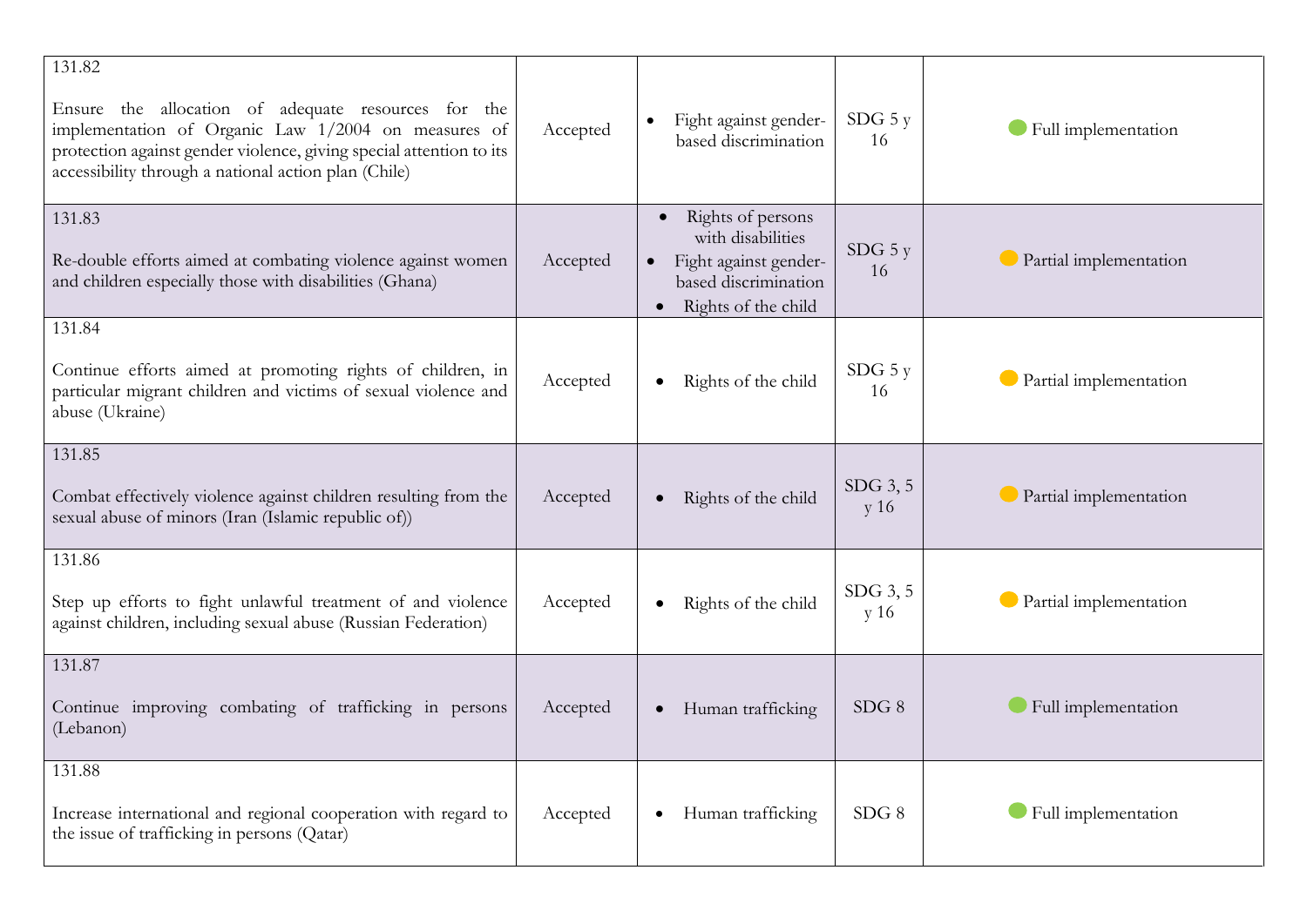| 131.89<br>Continue to combat trafficking in human beings (Romania)                                                                                                                                               | Accepted | Human trafficking<br>$\bullet$           | SDG 8             | Full implementation    |
|------------------------------------------------------------------------------------------------------------------------------------------------------------------------------------------------------------------|----------|------------------------------------------|-------------------|------------------------|
| 131.90<br>Improve the procedures used to identify victims and to address<br>the special needs of child victims of trafficking (Albania)                                                                          | Accepted | Rights of the child<br>Human trafficking | $SDG_8$ y<br>16   | Full implementation    |
| 131.91<br>Continue to take measures to combat trafficking of persons<br>(Armenia)                                                                                                                                | Accepted | Human trafficking<br>$\bullet$           | SDG 8             | Full implementation    |
| 131.92<br>Implement a new plan against people trafficking for sexual<br>exploitation as soon as possible (Australia)                                                                                             | Accepted | Human trafficking<br>$\bullet$           | SDG $3, 5$<br>y 8 | Full implementation    |
| 131.93<br>Continue its efforts regarding human trafficking for sexual<br>exploitation, and consider drafting a new version of the<br>comprehensive plan to fight trafficking for sexual exploitation<br>(France) | Accepted | Human trafficking<br>$\bullet$           | $SDG$ 3, 5<br>y 8 | Full implementation    |
| 131.94<br>Strengthen efforts to promote a transparent political system by<br>streamlining judicial procedures to investigate and prosecute<br>corruption expeditiously (United States of America)                | Accepted | Administration of<br>justice             | $SDG$ 16          | Full implementation    |
| 131.95<br>Review the reform of the national justice system of early 2014<br>in particular with the aim of ensuring and enforcing the principle<br>of universality of international human rights law (Germany)    | Noted    | Administration of<br>justice             | $SDG$ 16          | Partial implementation |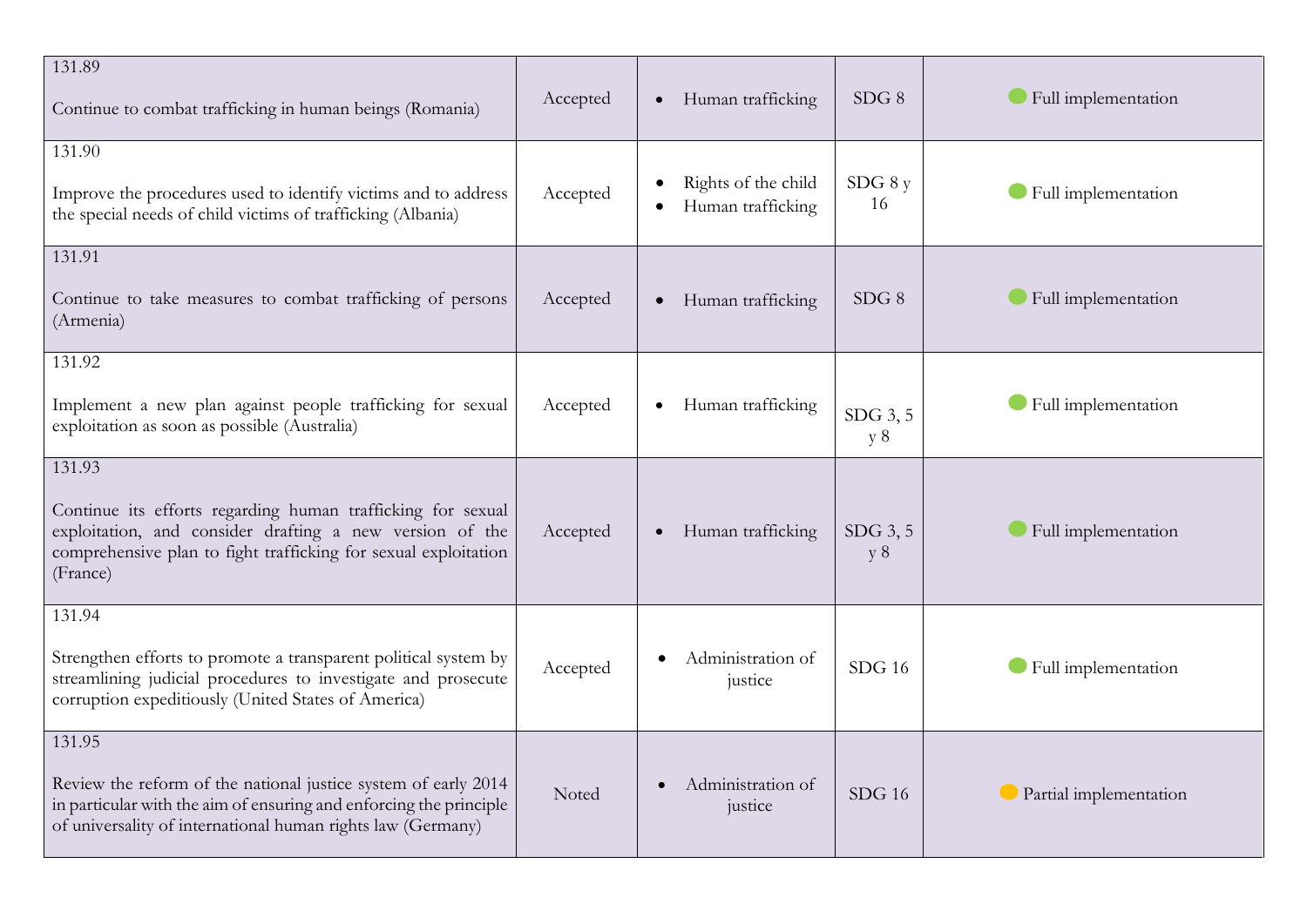| 131.96<br>Consider adopting the principle of restorative justice, with its<br>alternative sentencing, in the juvenile justice system (Indonesia)                                                                                                                                                                                 | Accepted | Administration of<br>justice   | <b>SDG 16</b>   | • Full implementation  |
|----------------------------------------------------------------------------------------------------------------------------------------------------------------------------------------------------------------------------------------------------------------------------------------------------------------------------------|----------|--------------------------------|-----------------|------------------------|
| 131.97                                                                                                                                                                                                                                                                                                                           |          |                                |                 |                        |
| Continue the implementation of the Historical Memory Act<br>despite the economic crisis (Lebanon)                                                                                                                                                                                                                                | Accepted | Historical Memory<br>$\bullet$ | $SDG_8$ y<br>16 | Full implementation    |
| 131.98                                                                                                                                                                                                                                                                                                                           |          |                                |                 |                        |
| Develop a comprehensive and inclusive strategy to deal with the<br>past, based on the rights of victims and the obligations of States,<br>namely justice, reparation and guarantees of non-repetition<br>(Switzerland)                                                                                                           | Accepted | Historical Memory<br>$\bullet$ | $SDG$ 16        | Partial implementation |
| 131.99                                                                                                                                                                                                                                                                                                                           |          |                                |                 |                        |
| Continue its efforts in addressing historical injustices and<br>protecting the rights of the victims of such injustices both at the<br>national and international levels (Armenia)                                                                                                                                               | Accepted | Historical Memory<br>$\bullet$ | $SDG$ 16        | Partial implementation |
| 131.100                                                                                                                                                                                                                                                                                                                          |          |                                |                 |                        |
| Use comparative studies to address the challenges posed by the<br>investigation of international law crimes committed during the<br>Civil War and the Franco regime, in line with the<br>recommendations of the Special Rapporteur on the promotion<br>of truth, justice, reparation and guarantees of non-recurrence<br>(Chile) | Noted    | Historical Memory<br>$\bullet$ | $SDG$ 16        | Partial implementation |
| 131.101                                                                                                                                                                                                                                                                                                                          |          |                                |                 |                        |
| Take all necessary measures in order to make sure that cases of<br>enforced disappearance be only addressed by the civilian courts<br>and not special ones such as military courts (Libya)                                                                                                                                       | Accepted | Historical Memory<br>$\bullet$ | <b>SDG 16</b>   | Full implementation    |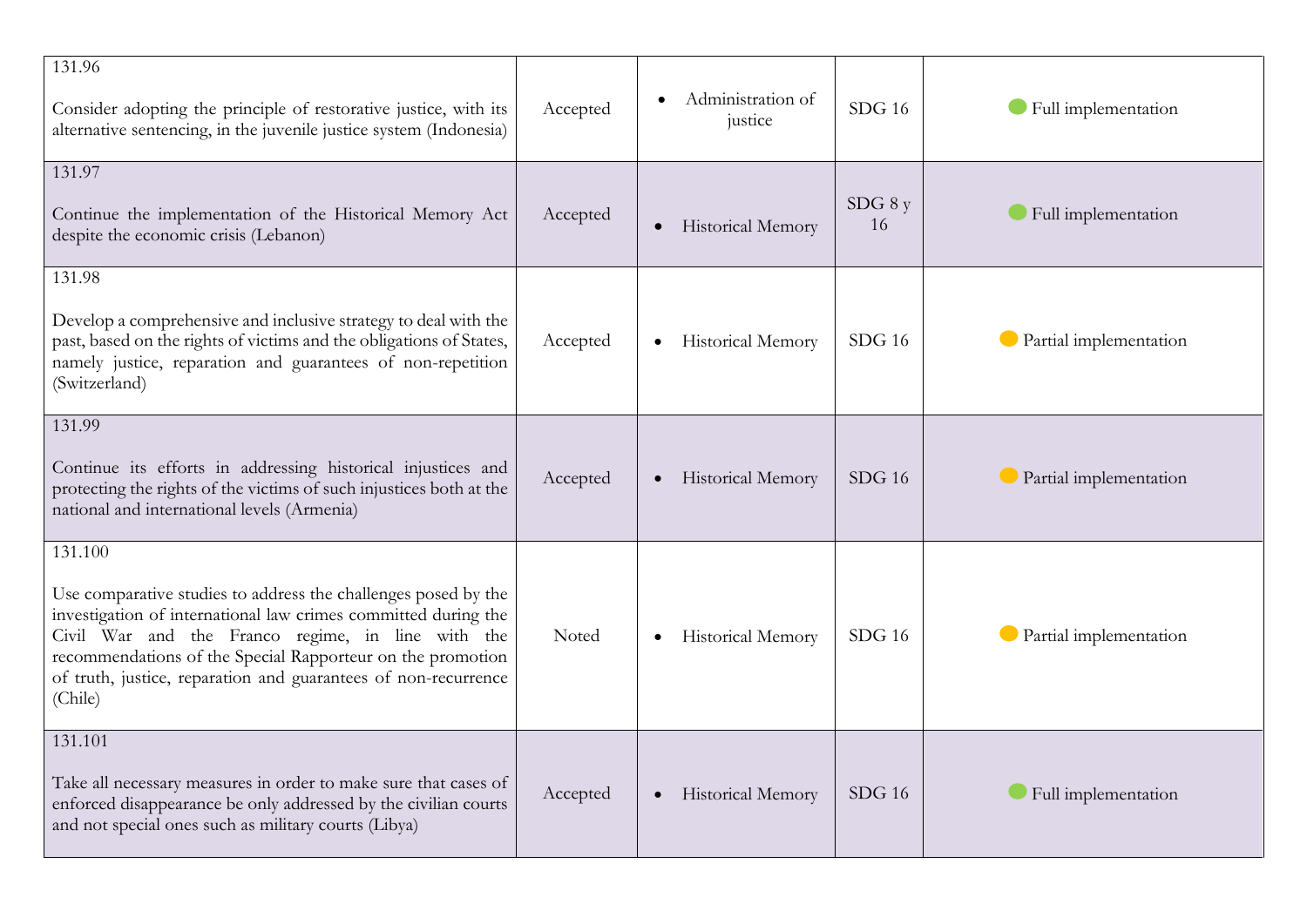| 131.102<br>Adopt legislative or other necessary measures to establish a<br>definition of victim consistent with Article 24, paragraph 1 of<br>the Convention against Enforced Disappearances and ensure<br>that any person who has suffered a direct harm as a result of an<br>enforced disappearance can receive all compensation and<br>redress measures established under the law, even if criminal<br>proceedings have not been initiated (Panama) | Accepted | Historical Memory<br>$\bullet$   | $SDG$ 16         | Full implementation           |
|--------------------------------------------------------------------------------------------------------------------------------------------------------------------------------------------------------------------------------------------------------------------------------------------------------------------------------------------------------------------------------------------------------------------------------------------------------|----------|----------------------------------|------------------|-------------------------------|
| 131.103<br>Fully address the issue of enforced disappearances in close<br>cooperation with human rights mechanisms (Republic of<br>Korea)                                                                                                                                                                                                                                                                                                              | Accepted | Historical Memory<br>$\bullet$   | $SDG$ 16         | Full implementation           |
| 131.104<br>Adopt appropriate legislative or judicial measures to criminalize<br>enforced disappearance, in accordance to the provisions of<br>ICPPED and promote changes in the internal order which<br>enable enforced disappearances to be investigated thoroughly<br>and impartially (Argentina)                                                                                                                                                    | Accepted | Historical Memory<br>$\bullet$   | $SDG$ 16         | Full implementation           |
| 131.105<br>Ensure the minimum age of marriage for children disallows<br>early marriage (Sierra Leone)                                                                                                                                                                                                                                                                                                                                                  | Accepted | Rights of the child<br>$\bullet$ | SDG <sub>5</sub> | $\Box$ Partial implementation |
| 131.106<br>Eliminate child marriages and increase the minimum age for<br>marriage under exceptional circumstances (Azerbaijan)                                                                                                                                                                                                                                                                                                                         | Accepted | Rights of the child<br>$\bullet$ | SDG <sub>5</sub> | Partial implementation        |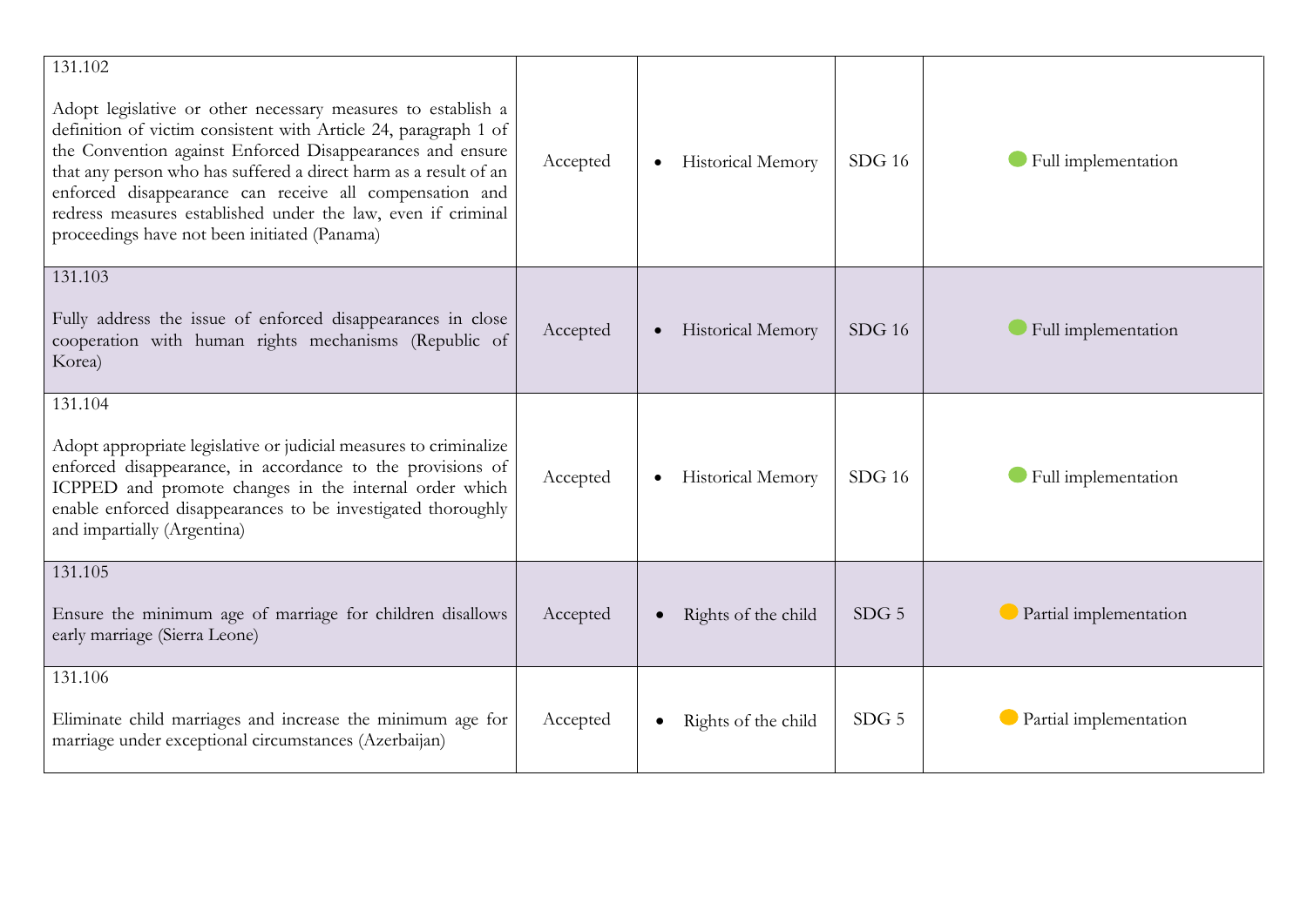| 131.107<br>Guarantee that the right to worship of minorities, including<br>Muslims, is fully respected in practice (Iran (Islamic Republic<br>of)                                                                                                                                                                                                             | Accepted | Freedom of religion<br>$\bullet$<br>and belief                                                          | $SDG$ 16         | Full implementation           |
|---------------------------------------------------------------------------------------------------------------------------------------------------------------------------------------------------------------------------------------------------------------------------------------------------------------------------------------------------------------|----------|---------------------------------------------------------------------------------------------------------|------------------|-------------------------------|
| 131.108<br>Decriminalize defamation and place it within the civil code in<br>accordance with international standards (Estonia)                                                                                                                                                                                                                                | Noted    | Freedom of opinion<br>$\bullet$<br>and expression                                                       | <b>SDG 16</b>    | • Full implementation         |
| 131.109<br>Strengthen the Government's commitment to ensuring<br>fundamental rights of freedom of expression, peaceful assembly<br>and association and continue its cooperation with civil society,<br>particularly with human rights defenders, by investing further<br>efforts in creating a favourable environment for the members<br>of the CSOs (Serbia) | Accepted | Freedom of opinion<br>and expression<br>Freedom of<br>association and<br>peaceful assembly              | $SDG$ 16<br>y 17 | Full implementation           |
| 131.110<br>legislative<br>amendments<br>which<br>Avoid<br>would<br>any<br>disproportionately limit the exercise of the right to freedom of<br>assembly (Sweden)                                                                                                                                                                                               | Accepted | Freedom of<br>association and<br>peaceful assembly                                                      | $SDG$ 16         | Full implementation           |
| 131.111<br>Ensure the adjustment of the Public Safety Act, in order not to<br>limit freedom of expression and the right to peaceful assembly<br>(Chile)                                                                                                                                                                                                       | Accepted | Freedom of opinion<br>$\bullet$<br>and expression<br>Freedom of<br>association and<br>peaceful assembly | $SDG$ 16         | $\Box$ Partial implementation |
| 131.112<br>Take measures to ensure that all legislation, in particular laws<br>concerning the right of all persons to peaceful assembly and<br>demonstration, upholds international human rights obligations<br>(Costa Rica)                                                                                                                                  | Accepted | Freedom of<br>association and<br>peaceful assembly                                                      | $SDG$ 16         | • Full implementation         |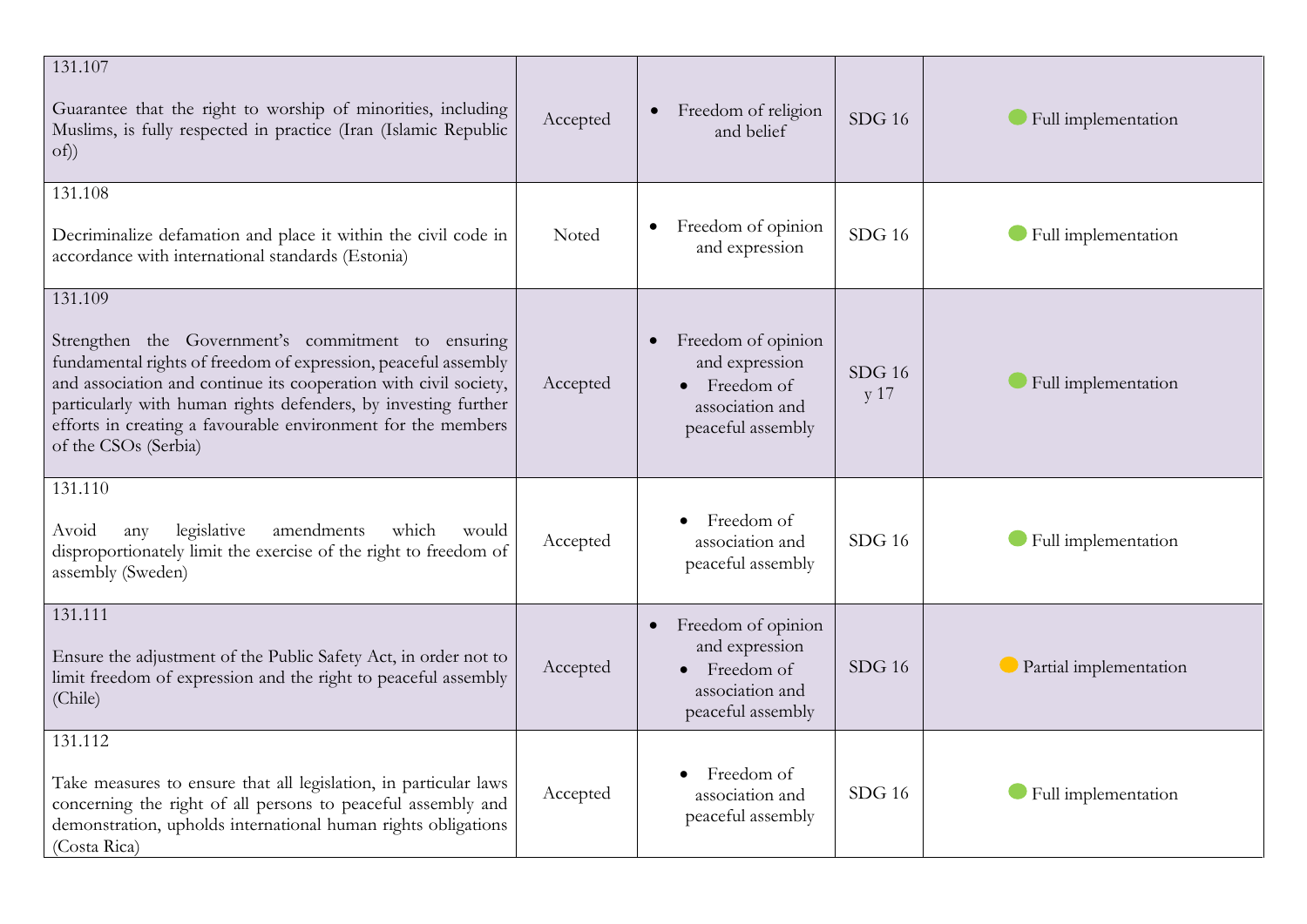| 131.113<br>Ensure the full enjoyment of the rights to freedom of assembly<br>and freedom of expression, facilitate the holding of peaceful<br>rallies and revise existing laws or refrain from adopting new laws<br>placing undue restrictions and deterrents on the exercise of<br>freedom of assembly and freedom of expression (Czech<br>Republic) | Accepted | Freedom of opinion<br>$\bullet$<br>and expression<br>Freedom of<br>association and<br>peaceful assembly           | $SDG$ 16           | Full implementation   |
|-------------------------------------------------------------------------------------------------------------------------------------------------------------------------------------------------------------------------------------------------------------------------------------------------------------------------------------------------------|----------|-------------------------------------------------------------------------------------------------------------------|--------------------|-----------------------|
| 131.114<br>Adopt legislation that defines the necessity and proportionality<br>of the use of force by police during acts of protest of the civil<br>population (Russian Federation)                                                                                                                                                                   | Accepted | Freedom of opinion<br>$\bullet$<br>and expression<br>$\bullet$ Freedom of<br>association and<br>peaceful assembly | $SDG$ 16           | Full implementation   |
| 131.115<br>Increase awareness of security forces on the respect for human<br>rights during demonstrations, to ensure the right to peaceful<br>assembly and freedom of expression and association<br>(Switzerland)                                                                                                                                     | Accepted | Freedom of opinion<br>and expression<br>• Freedom of<br>association and<br>peaceful assembly                      | $SDG$ 16           | Full implementation   |
| 131.116<br>Step up measures to improve employability and access to<br>employment, especially among young men and women, and<br>ensure equal opportunities between them (Malaysia)                                                                                                                                                                     | Accepted | Right to work<br>$\bullet$<br>Fight against gender-<br>based discrimination                                       | SDG $5, 8$<br>y 10 | Full implementation   |
| 131.117<br>Put more emphasis on employment, especially on reducing the<br>unemployment rate of young people (China)                                                                                                                                                                                                                                   | Accepted | Right to work<br>$\bullet$                                                                                        | SDG 8              | Full implementation   |
| 131.118<br>Address the youth unemployment and combat effectively the<br>existing discrimination against migrants in terms of their<br>working conditions and requirements governing access to<br>employment (Iran (Islamic republic of))                                                                                                              | Accepted | Right to work<br>$\bullet$                                                                                        | $SDG$ 5 $y$<br>8   | • Full implementation |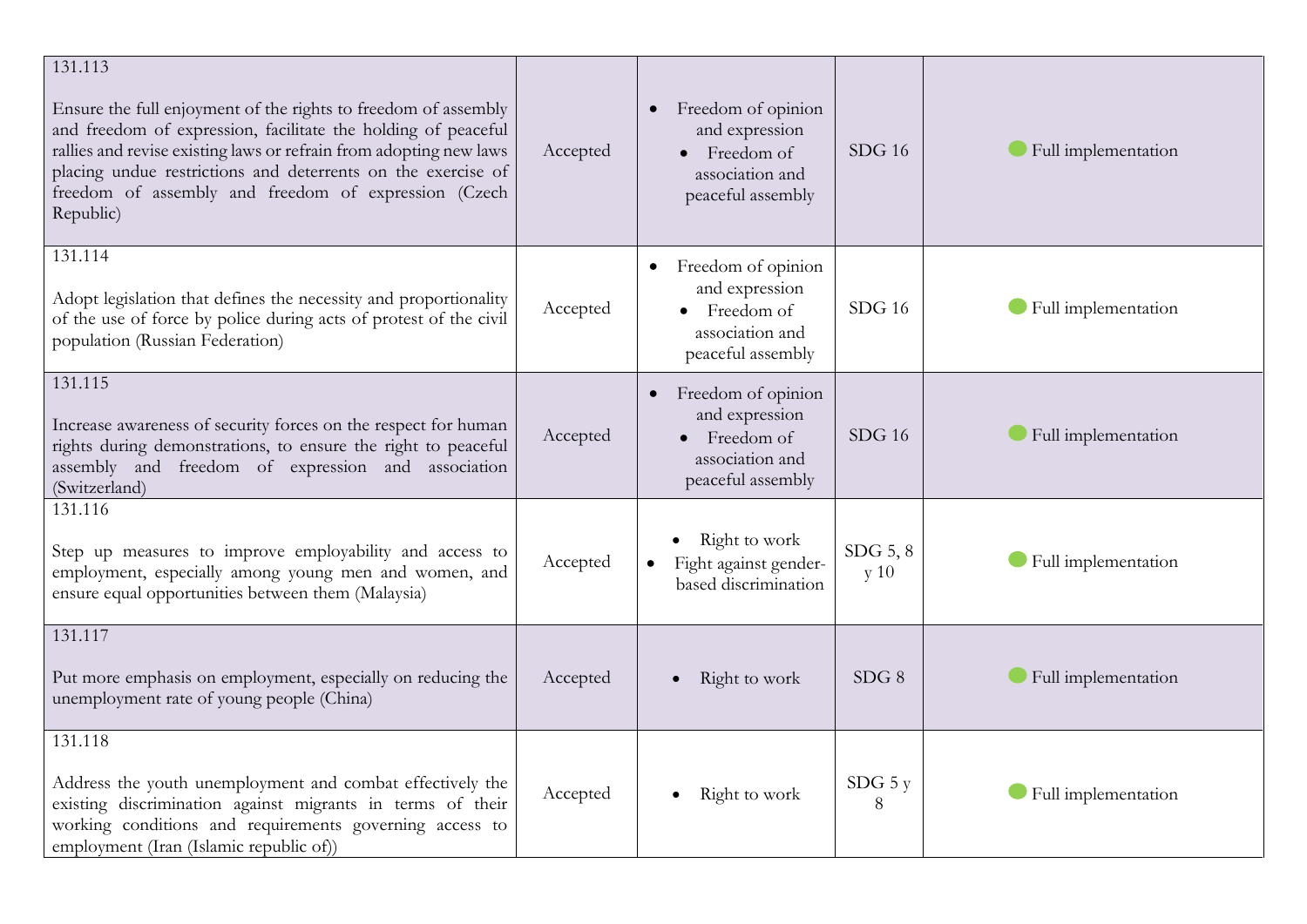| 131.119<br>Ensure laws regarding discrimination with respect to<br>employment or occupation are enforced and that members of<br>the Romani community have the same inclusive legal<br>protections, wages and working conditions as others (United<br><b>States of America)</b>                      | Accepted | Right to work<br>$\bullet$                                                                                                       | SDG 8                | Full implementation   |
|-----------------------------------------------------------------------------------------------------------------------------------------------------------------------------------------------------------------------------------------------------------------------------------------------------|----------|----------------------------------------------------------------------------------------------------------------------------------|----------------------|-----------------------|
| 131.120<br>Fully ensure the safety and economic and social rights of<br>migrant workers, in particular in irregular situation (Bangladesh)                                                                                                                                                          | Accepted | Right to work<br>$\bullet$                                                                                                       | SDG 8                | • Full implementation |
| 131.121<br>Review and modify, in the light of the recommendations of this<br>review, those measures that may obstruct access to basic rights<br>such as health, education and housing for migrants, particularly<br>women and children (Nicaragua)                                                  | Accepted | Right to education<br>Right to housing<br>Right to health                                                                        | $SDG$ 3,<br>4, 5 y 8 | Full implementation   |
| 131.122<br>Make an impact assessment of any negative consequences of<br>budgetary adjustments with regard to universal access to health<br>and education, particularly their impact on vulnerable groups<br>such as migrants, women, people with disabilities, the elderly<br>and children (Norway) | Accepted | Right to education<br>$\bullet$<br>Right to health<br>Rights of persons<br>with disabilities<br>Rights of the child<br>$\bullet$ | $SDG$ 3,<br>4, 5 y 8 | Full implementation   |
| 131.123<br>Proceed to systematically assess the impact of austerity<br>measures on the most vulnerable social groups, especially<br>children (Algeria)                                                                                                                                              | Accepted | Rights of the child                                                                                                              | SDG 8 y<br>16        | Full implementation   |
| 131.124<br>Consider prioritizing measures to mitigate the impacts of the<br>economic crisis (Sri Lanka)                                                                                                                                                                                             | Accepted | Fight against poverty<br>$\bullet$                                                                                               | SDG 8                | • Full implementation |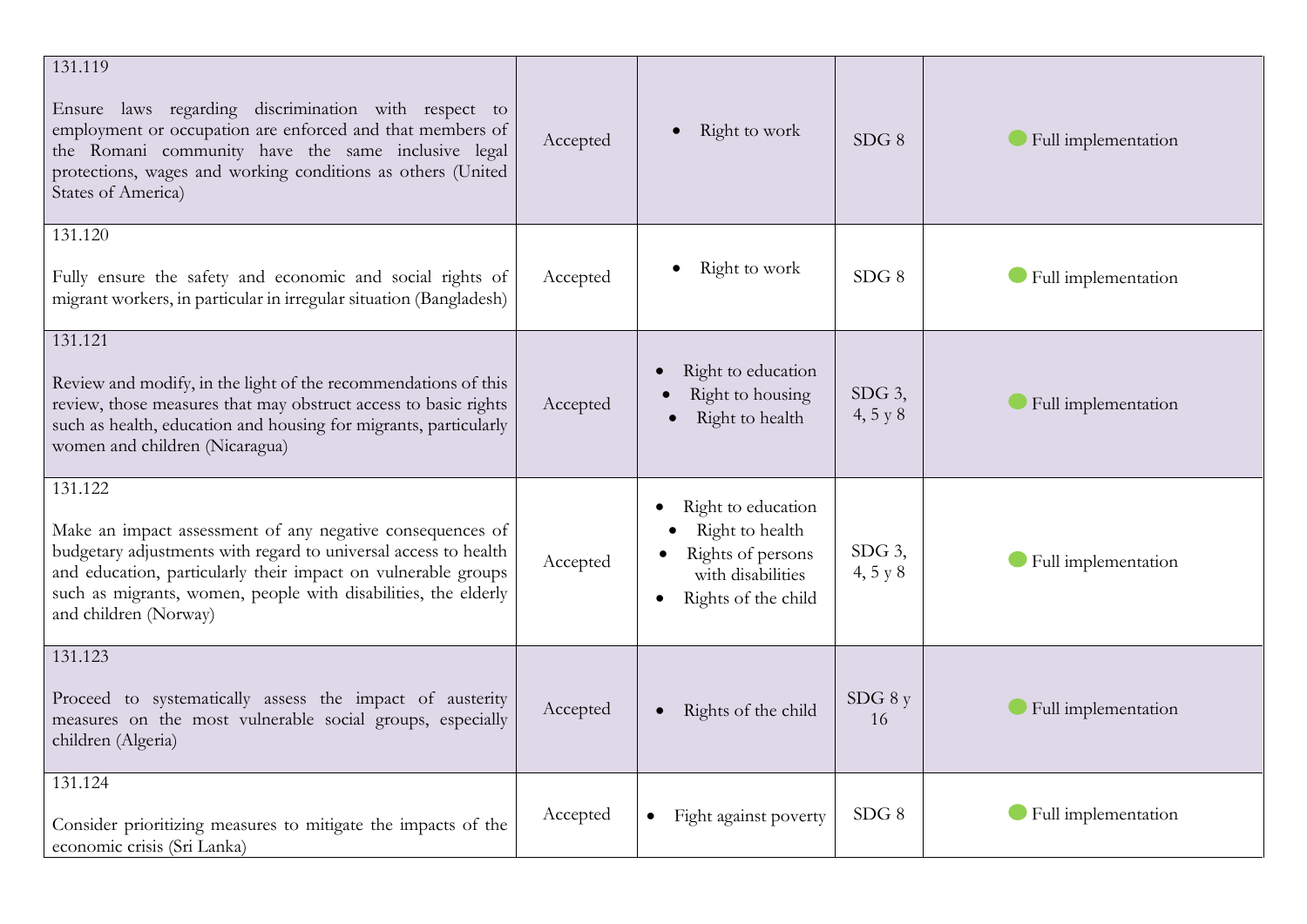| 131.125<br>Take steps to ensure that the measures of austerity do not<br>negatively impact economic, social and cultural rights, specially<br>the rights to adequate housing, health, food and education<br>(Brazil)             | Accepted | Right to education<br>Right to housing<br>Right to health<br>Fight against poverty                               | $SDG$ 2,<br>3, 4y8 | Full implementation |
|----------------------------------------------------------------------------------------------------------------------------------------------------------------------------------------------------------------------------------|----------|------------------------------------------------------------------------------------------------------------------|--------------------|---------------------|
| 131.126<br>That any austerity measures adopted by the Government should<br>be minimal, temporary, proportional, non-discriminatory, and<br>take into account the needs of the poorest and most<br>disadvantaged citizens (Egypt) | Accepted | Right to housing<br>Fight against poverty                                                                        | SDG 8              | Full implementation |
| 131.127<br>Resume the measures of social protection and care for the most<br>disadvantaged affected by the international economic and<br>financial crisis (Cuba)                                                                 | Accepted | Right to housing<br>Fight against poverty                                                                        | SDG <sub>1</sub>   | Full implementation |
| 131.128<br>Resume as soon as possible, measures of social protection and<br>care for those most affected by the severe effects of the crisis<br>(Venezuela (Bolivarian Republic of))                                             | Accepted | Fight against poverty<br>$\bullet$                                                                               | SDG1               | Full implementation |
| 131.129<br>Give priority to the improvement of situation of those living in<br>severe poverty when restoring the social protection measures<br>and assistance (Slovenia)                                                         | Accepted | Right to housing<br>Fight against poverty                                                                        | SDG1               | Full implementation |
| 131.130<br>Continue its efforts to fully ensure economic and social rights<br>for all vulnerable groups, including immigrants and persons with<br>disabilities (Republic of Korea)                                               | Accepted | Right to education<br>$\bullet$<br>Right to housing<br>Right to health<br>Rights of persons<br>with disabilities | $SDG_8$ y<br>16    | Full implementation |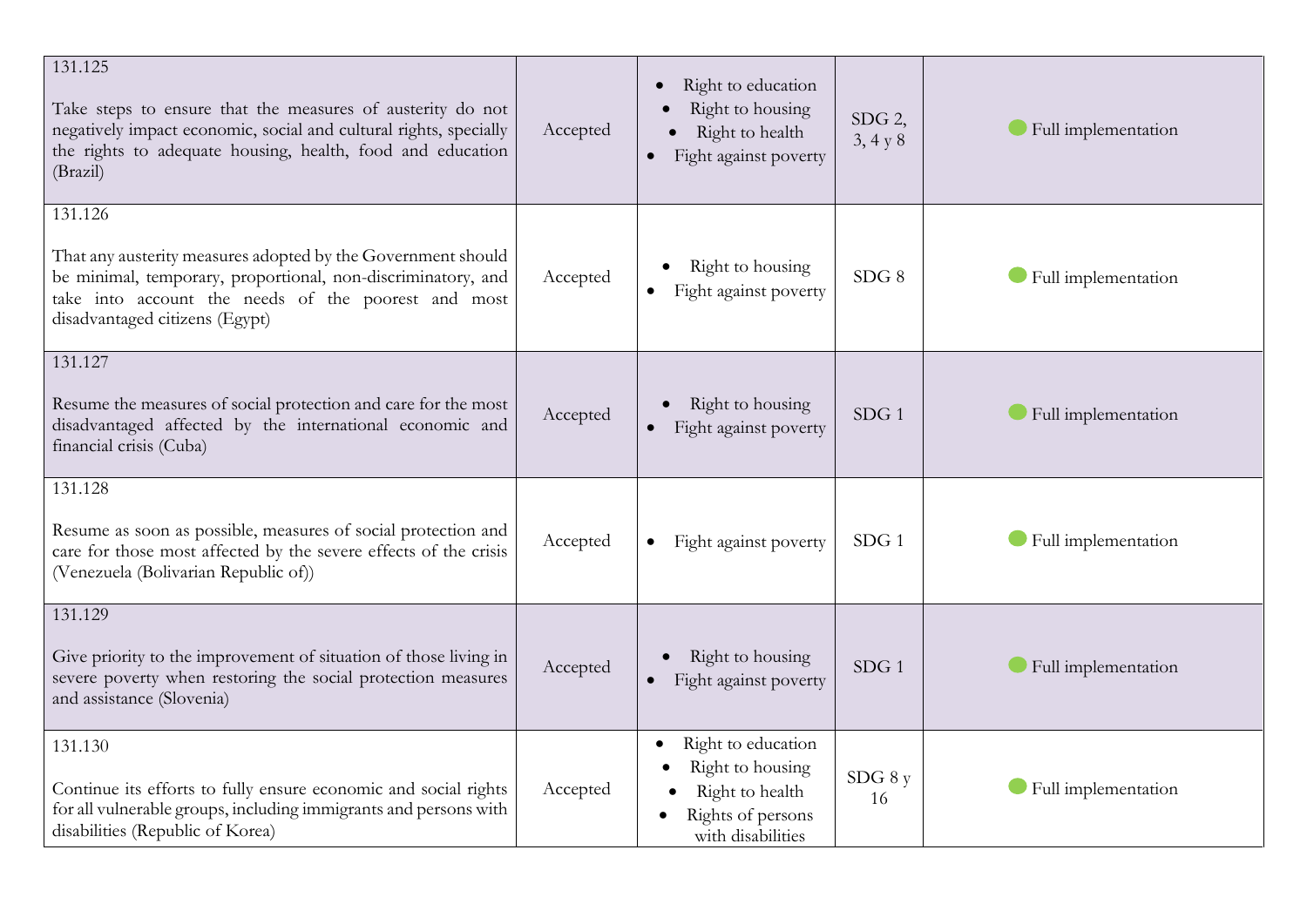| 131.131<br>Pursue actions targeted at enforcing access to health care<br>services and legal aid to vulnerable groups, including migrants<br>regardless of their migration status (Republic of Moldova)       | Accepted | Right to health<br>$\bullet$<br>Migrant, refugees<br>and asylum seekers | $SDG$ 3 y<br>16      | Full implementation |
|--------------------------------------------------------------------------------------------------------------------------------------------------------------------------------------------------------------|----------|-------------------------------------------------------------------------|----------------------|---------------------|
| 131.132<br>Introduce reforms to protect economic, social and cultural<br>rights including the right to development and eradicate poverty,<br>tackle unemployment and social inequalities (Pakistan)          | Accepted | Right to work<br>$\bullet$<br>Fight against poverty                     | SDG1y<br>16          | Full implementation |
| 131.133<br>Consider the adoption of a comprehensive policy to address<br>forced evictions of owners who can no longer pay their<br>mortgages (Slovakia)                                                      | Accepted | Right to housing                                                        | $SDG$ 11             | Full implementation |
| 131.134<br>Promote the relevant legislative review to encourage agreements<br>between individuals and financial institutions in order to avoid<br>evictions (Venezuela (Bolivarian Republic of))             | Accepted | Right to housing                                                        | SDG $8$ ,<br>11 y 16 | Full implementation |
| 131.135<br>Consider adopting comprehensive measures that provide<br>adequate guarantees to the protection of the rights of migrant<br>persons, particularly in relation to the right to housing<br>(Ecuador) | Accepted | Right to housing                                                        | $SDG$ 11             | Full implementation |
| 131.136<br>Ensure access to healthcare and effective health coverage for all<br>individuals without discrimination (Thailand)                                                                                | Accepted | Right to health<br>$\bullet$                                            | SDG <sub>3</sub>     | Full implementation |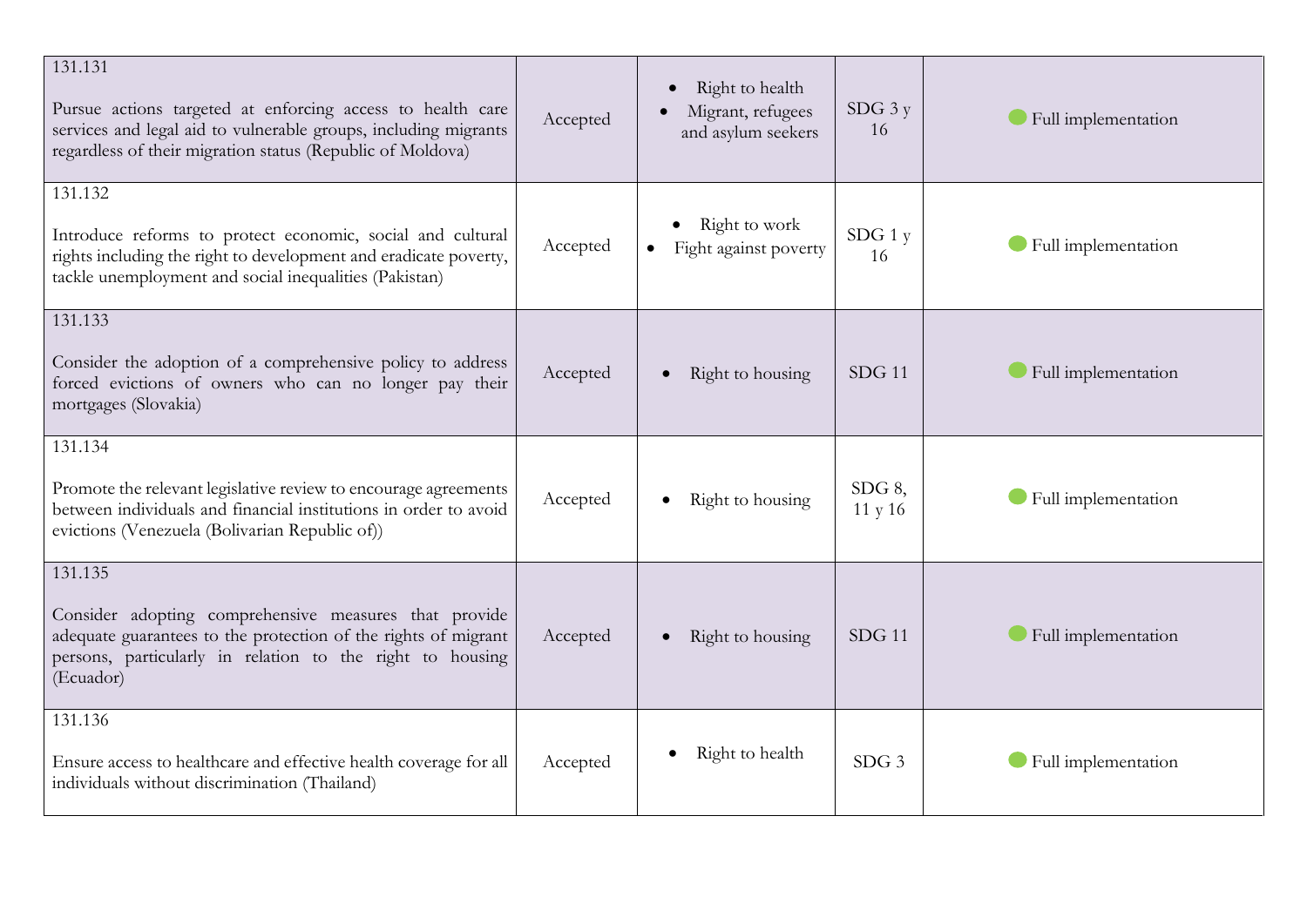| 131.137<br>Provide health care coverage for all persons residing in Spain,<br>regardless of their administrative status (The former Yugoslav<br>Republic of Macedonia)                                                                                                                              | Accepted | Right to health<br>$\bullet$                                 | SDG <sub>3</sub>            | Full implementation    |
|-----------------------------------------------------------------------------------------------------------------------------------------------------------------------------------------------------------------------------------------------------------------------------------------------------|----------|--------------------------------------------------------------|-----------------------------|------------------------|
| 131.138<br>Ensure access to basic health care and medical assistance to all<br>people living in Spain without discrimination, including<br>migrants with an irregular situation (Uruguay)                                                                                                           | Accepted | Right to health<br>$\bullet$                                 | SDG <sub>3</sub>            | Full implementation    |
| 131.139<br>Review the health reforms to ensure health-care services for<br>migrants (India)                                                                                                                                                                                                         | Accepted | Right to health<br>$\bullet$                                 | SDG <sub>3</sub>            | Full implementation    |
| 131.140<br>Facilitate the access of children belonging to the most<br>vulnerable groups to health services and education (Algeria)                                                                                                                                                                  | Accepted | Right to education<br>Right to health<br>Rights of the child | $SDG$ 3 $y$                 | Full implementation    |
| 131.141<br>Consider incorporating sexual and reproductive health<br>education into the school curriculum (Slovenia)                                                                                                                                                                                 | Accepted | Right to education<br>Right to health<br>$\bullet$           | $SDG$ 3 y<br>$\overline{4}$ | Partial implementation |
| 131.142<br>Continue its efforts to increase the education budget to ensure<br>adequate remuneration of teachers and adopt the necessary<br>measures to guarantee education of quality and under equal<br>conditions regardless of the ethnic origin, gender, and disability<br>of students (Mexico) | Accepted | Right to education<br>$\bullet$                              | SDG <sub>4</sub>            | Full implementation    |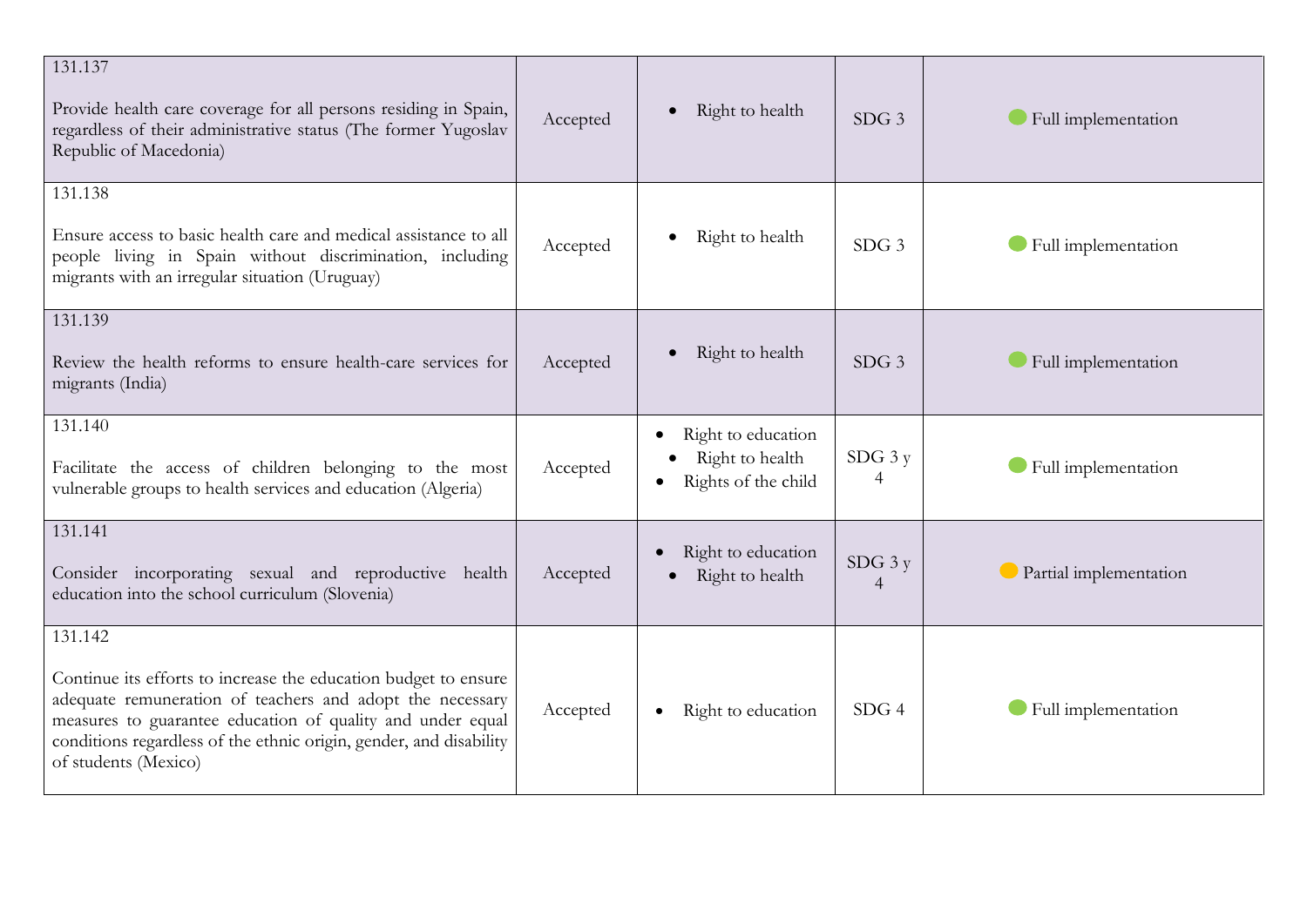| 131.143<br>Protect the primary school education sector by maintaining<br>adequate and appropriate budgets (Bahrain)                                                                            | Accepted | Right to education<br>$\bullet$ | SDG <sub>4</sub> | Full implementation    |
|------------------------------------------------------------------------------------------------------------------------------------------------------------------------------------------------|----------|---------------------------------|------------------|------------------------|
| 131.144<br>Continue its efforts to reduce early dropouts from education<br>and training (Myanmar)                                                                                              | Accepted | Right to education<br>$\bullet$ | SDG4             | Full implementation    |
| 131.145<br>Take the necessary measures to reduce the early school leaving<br>rate (Turkey)                                                                                                     | Accepted | Right to education<br>$\bullet$ | SDG4             | Full implementation    |
| 131.146<br>Continue to take action to guarantee equal access to basic quality<br>education for all children in the country, including children of<br>migrants (Philippines)                    | Accepted | Right to education<br>$\bullet$ | SDG4             | Full implementation    |
| 131.147<br>Ensure equal education opportunities for migrants' children and<br>Roma in particular (Poland)                                                                                      | Accepted | Right to education<br>$\bullet$ | SDG4             | Partial implementation |
| 131.148<br>Continue efforts with a view to guaranteeing the right for an<br>inclusive education to all children, including children belonging<br>to minorities or immigrant children (Senegal) | Accepted | Right to education<br>$\bullet$ | SDG4             | Partial implementation |
| 131.149<br>Take measures to further improve access to education for<br>children with immigrant backgrounds (Bangladesh)                                                                        | Accepted | Right to education<br>$\bullet$ | SDG <sub>4</sub> | Partial implementation |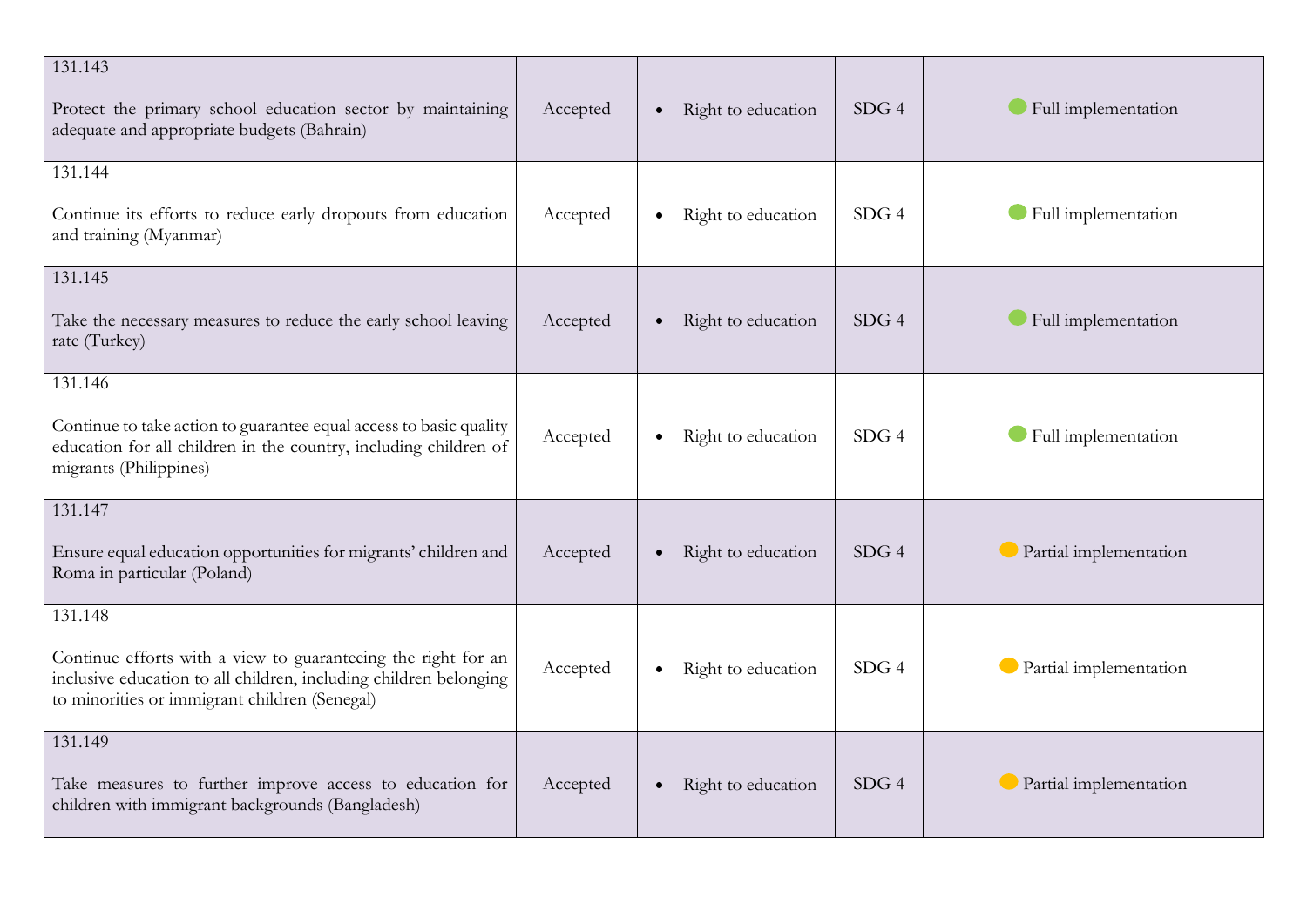| 131.150<br>Take necessary measures to improve access to education for<br>children belonging to minorities and for children from<br>immigrant families as well as to develop programmes to reduce<br>school drop-out rate (The former Yugoslav Republic of<br>Macedonia)                     | Accepted | Right to education<br>$\bullet$        | SDG <sub>4</sub> | Partial implementation        |
|---------------------------------------------------------------------------------------------------------------------------------------------------------------------------------------------------------------------------------------------------------------------------------------------|----------|----------------------------------------|------------------|-------------------------------|
| 131.151<br>Develop the necessary initiatives in order to prevent and combat<br>any school segregation of Gypsy students (Venezuela<br>(Bolivarian Republic of))                                                                                                                             | Accepted | Right to education<br>$\bullet$        | SDG <sub>4</sub> | $\Box$ Partial implementation |
| 131.152<br>Ensure that all persons with disabilities enjoy protection against<br>discrimination, and have access to equal opportunities<br>irrespective of their level of disability (Jordan)                                                                                               | Accepted | Rights of persons<br>with disabilities | SDG <sub>3</sub> | Full implementation           |
| 131.153<br>Create wide-range protection against the denial of rights to<br>persons with disabilities to facilities and equal rights (Libya)                                                                                                                                                 | Accepted | Rights of persons<br>with disabilities | $SDG$ 10         | Full implementation           |
| 131.154<br>Continue measures to ensure the full participation of civil<br>society representing persons with disabilities in the current<br>reform processes of the civil code and the law of civil procedure<br>regarding the matter of legal capacity, in accordance with CRPD<br>(Mexico) | Accepted | Rights of persons<br>with disabilities | $SDG$ 10         | Full implementation           |
| 131.155<br>Intensify their efforts to further improve the situation<br>concerning the protection of rights of persons with disabilities<br>(Cyprus)                                                                                                                                         | Accepted | Rights of persons<br>with disabilities | $SDG$ 10         | Full implementation           |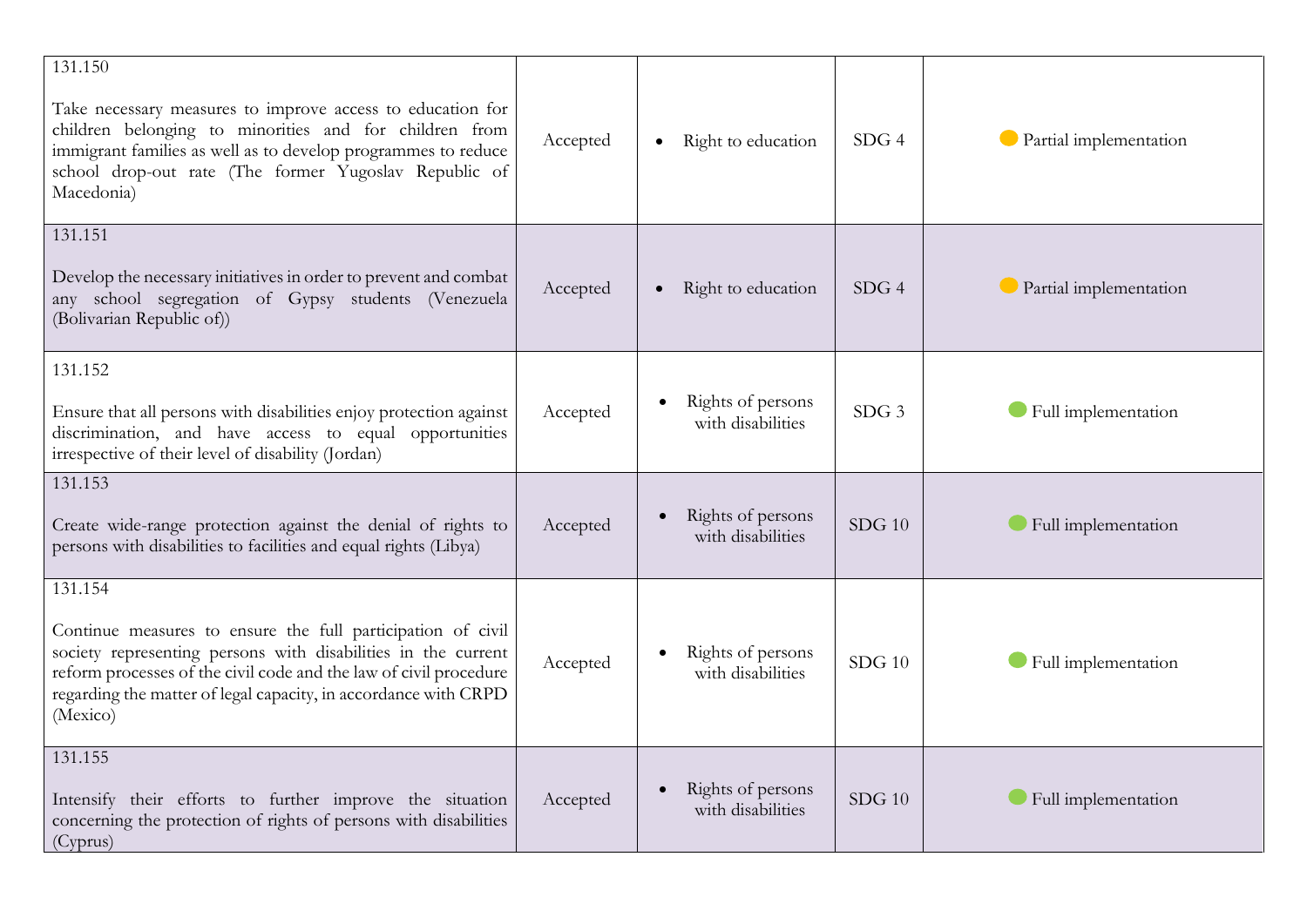| 131.156<br>Ensure that persons with disability have the right to vote<br>(Ghana)                                                                                                                  | Accepted | Rights of persons<br>$\bullet$<br>with disabilities                                                                                                                         | SDG 10,<br>16                | Full implementation |
|---------------------------------------------------------------------------------------------------------------------------------------------------------------------------------------------------|----------|-----------------------------------------------------------------------------------------------------------------------------------------------------------------------------|------------------------------|---------------------|
| 131.157<br>Take further action as to ensure the full participation of persons<br>with disabilities in the country's political and public life and their<br>access to equal opportunities (Greece) | Accepted | Rights of persons<br>with disabilities                                                                                                                                      | SDG 10,<br>16                | Full implementation |
| 131.158<br>Continue and strengthen the efforts aimed at the full integration<br>of the Gypsy community and other minorities (Montenegro)                                                          | Accepted | Fight against racial<br>$\bullet$<br>discrimination,<br>xenophobia and<br>related intolerance                                                                               | $SDG$ 10<br>y 16             | Full implementation |
| 131.159<br>Implement the National Strategy for the Social Inclusion of<br>Roma community in order to achieve the objectives provided<br>for their social community (Albania)                      | Accepted | Fight against racial<br>discrimination,<br>xenophobia and<br>related intolerance                                                                                            | $SDG$ 10<br>y 16             | Full implementation |
| 131.160<br>Make enhanced efforts to combat discrimination against the<br>Roma population to improve their access to education, housing,<br>health and employment (India)                          | Accepted | Fight against racial<br>$\bullet$<br>discrimination,<br>xenophobia and<br>related intolerance<br>Right to education<br>Right to housing<br>Right to work<br>Right to health | $SDG$ 3,<br>4, 8, 10 y<br>11 | Full implementation |
| 131.161<br>Increase measures to eradicate discrimination against the<br>immigrant population, as well as to improve the situation of<br>Gypsies and integration into Spanish society (Azerbaijan) | Accepted | Fight against racial<br>$\bullet$<br>discrimination,<br>xenophobia and<br>related intolerance                                                                               | $SDG$ 10                     | Full implementation |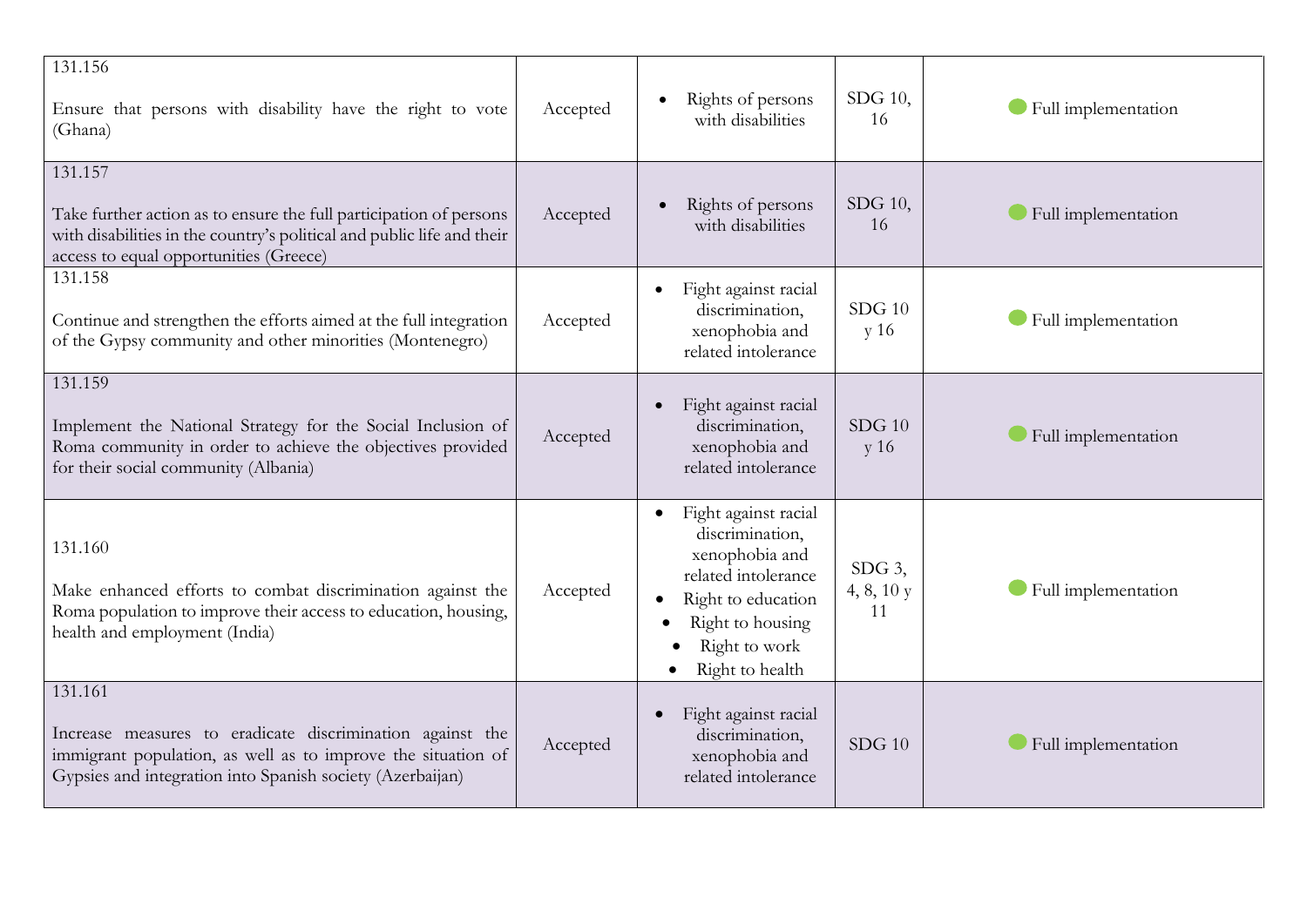| 131.162<br>Continue to strengthen the cooperation with countries of origin,<br>transit as well as destination in dealing with irregular migration<br>(Thailand)                                                                                                                                                                                                   | Accepted | Migrant, refugees<br>and asylum seekers                                          | $SDG$ 10         | Full implementation |
|-------------------------------------------------------------------------------------------------------------------------------------------------------------------------------------------------------------------------------------------------------------------------------------------------------------------------------------------------------------------|----------|----------------------------------------------------------------------------------|------------------|---------------------|
| 131.163<br>Guarantee, explicitly, equal rights before the law for non-<br>citizens (Israel)                                                                                                                                                                                                                                                                       | Accepted | Fight against racial<br>discrimination,<br>xenophobia and<br>related intolerance | $SDG$ 10         | Full implementation |
| 131.164<br>Ensure equal treatment before the law for non-citizens<br>(Honduras)                                                                                                                                                                                                                                                                                   | Accepted | Fight against racial<br>discrimination,<br>xenophobia and<br>related intolerance | SDG16            | Full implementation |
| 131.165<br>Observe the right of individuals to consular access (India)                                                                                                                                                                                                                                                                                            | Accepted | Conditions of<br>detention                                                       | $SDG$ 16         | Full implementation |
| 131.166<br>Adopt effective measures to stabilize the situation in the area of<br>rights of migrants, including the end of the practice of<br>unauthorised forced repatriation of migrants<br>(Russian<br>Federation)                                                                                                                                              | Accepted | Migrant, refugees<br>and asylum seekers                                          | $SDG$ 10<br>y 16 | Full implementation |
| 131.167<br>Strengthen measures to ensure the full enjoyment of the rights<br>of migrants, and the investigation and punishment of statements<br>that incite to hate and other acts of discrimination against them,<br>particularly those coming from officials of police, judicial and<br>penitentiary organs as well as from immigration services<br>(Argentina) | Accepted | Fight against racial<br>discrimination,<br>xenophobia and<br>related intolerance | $SDG$ 10<br>y 16 | Full implementation |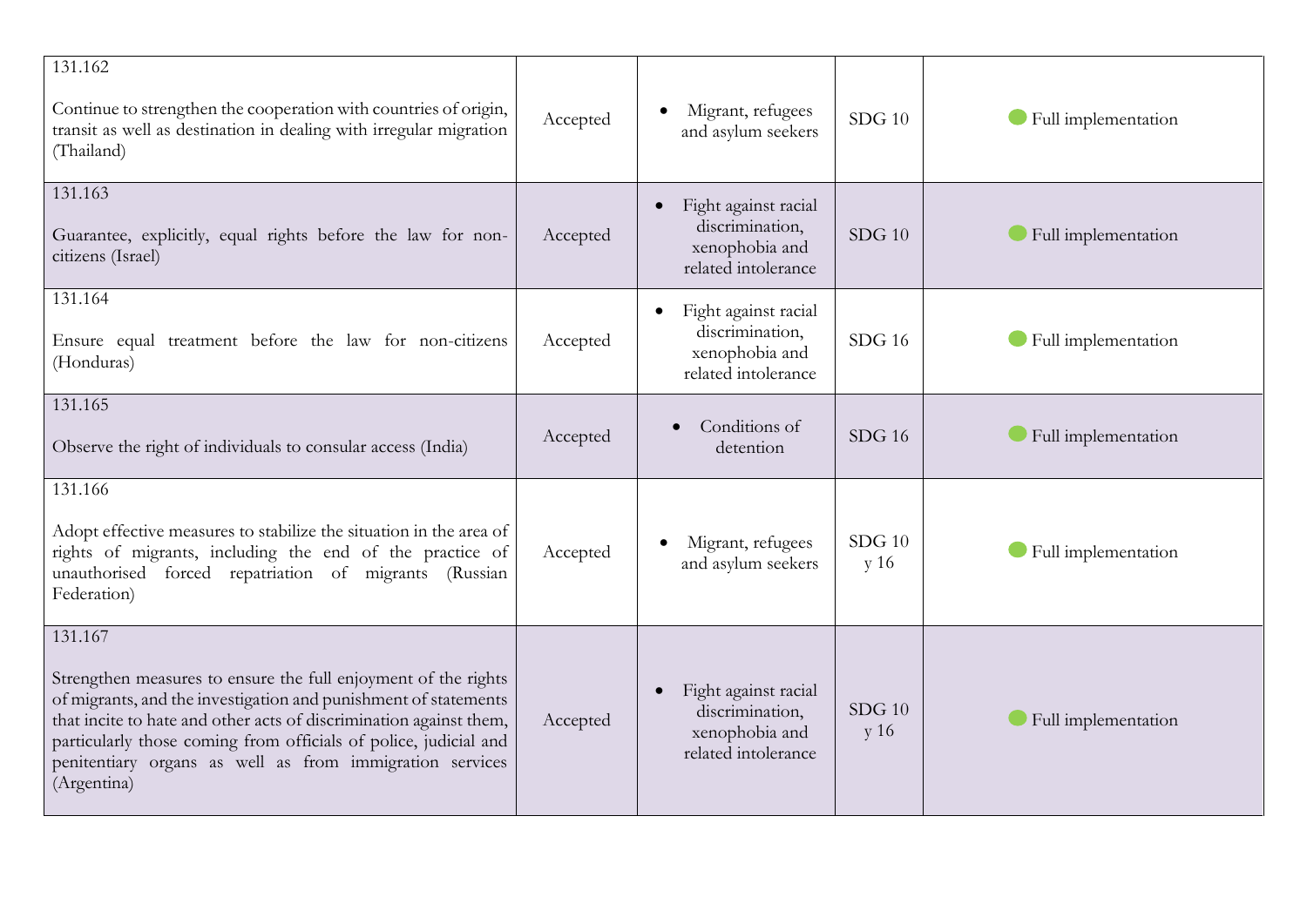| 131.168<br>Continue its efforts to ensure that treatment of migrants and<br>asylum-seekers is in accordance with relevant international<br>standards (Japan)                                                                                                           | Accepted | Migrant, refugees<br>and asylum seekers                          | $SDG$ 10<br>y 16 | Full implementation |
|------------------------------------------------------------------------------------------------------------------------------------------------------------------------------------------------------------------------------------------------------------------------|----------|------------------------------------------------------------------|------------------|---------------------|
| 131.169<br>Continue with its efforts to safeguard the rights of migrants, and<br>provide adequate funding for migrant's integration policies<br>(Jordan)                                                                                                               | Accepted | Migrant, refugees<br>and asylum seekers                          | $SDG$ 10         | Full implementation |
| 131.170<br>Take further measures to enhance the rights of regular and<br>irregular migrants alike (Turkey)                                                                                                                                                             | Noted    | Migrant, refugees<br>and asylum seekers                          | $SDG$ 10         | Full implementation |
| 131.171<br>Carry-out measures so that, especially when treating with<br>migrants and other vulnerable persons, all actions that are taken<br>are respectful of the guarantees and protections established<br>under international human rights instruments (Costa Rica) | Accepted | Migrant, refugees<br>and asylum seekers                          | $SDG$ 16         | Full implementation |
| 131.172<br>Adopt more appropriate measures to improve the integration of<br>migrants in society and eradicate poverty among vulnerable<br>groups, especially children (Angola)                                                                                         | Accepted | Migrant, refugees<br>and asylum seekers<br>Fight against poverty | SDG1y<br>10      | Full implementation |
| 131.173<br>Ensure respect for procedural guarantees, including access to a<br>lawyer and an interpreter, for migrants that are detected entering<br>irregularly the autonomous cities (Israel)                                                                         | Accepted | Migrant, refugees<br>and asylum seekers                          | $SDG$ 10<br>y 16 | Full implementation |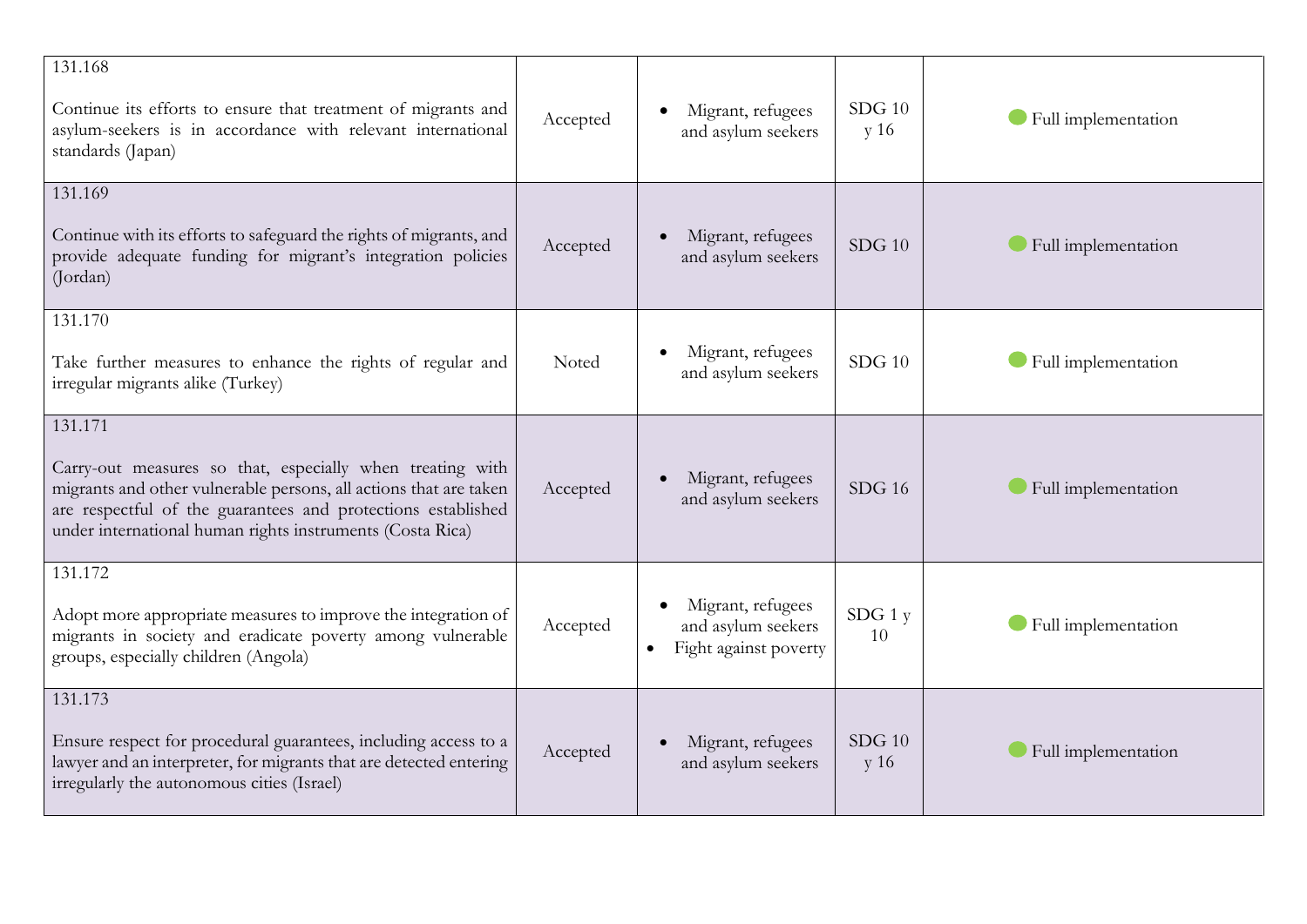| 131.174<br>Ensure that all migrants in detention have access to basic<br>services and adequate living conditions (Canada)                                                                                                          | Accepted | Migrant, refugees<br>and asylum seekers | $SDG$ 10         | • Full implementation |
|------------------------------------------------------------------------------------------------------------------------------------------------------------------------------------------------------------------------------------|----------|-----------------------------------------|------------------|-----------------------|
| 131.175<br>Further strengthen the protection of the rights and dignity of<br>foreigners when subjected to identity controls or expulsion<br>procedures (Tunisia)                                                                   | Accepted | Migrant, refugees<br>and asylum seekers | $SDG$ 10<br>y 16 | Full implementation   |
| 131.176<br>Ensure prompt investigation of allegations of mistreatment by<br>security forces of migrants at the border to ensure that they are<br>treated in accordance with international human rights<br>obligations (Canada)     | Accepted | Migrant, refugees<br>and asylum seekers | $SDG$ 10<br>y 16 | • Full implementation |
| 131.177<br>Ensure access to effective asylum procedures in line with<br>international law and that migration policies respect the<br>principle of non-refoulement and EU legislation (Norway)                                      | Accepted | Migrant, refugees<br>and asylum seekers | <b>SDG 16</b>    | Full implementation   |
| 131.178<br>Ensure access to effective asylum procedures in line with<br>international law and to ensure that migration policies fully<br>respect the principle of non-refoulement and are in line with EU-<br>legislation (Sweden) | Accepted | Migrant, refugees<br>and asylum seekers | $SDG$ 16         | Full implementation   |
| 131.179<br>Fully respect the principle of non-refoulement and ensure effective<br>access to asylum procedures for those fleeing human rights<br>violations (Uruguay)                                                               | Accepted | Migrant, refugees<br>and asylum seekers | $SDG$ 16         | • Full implementation |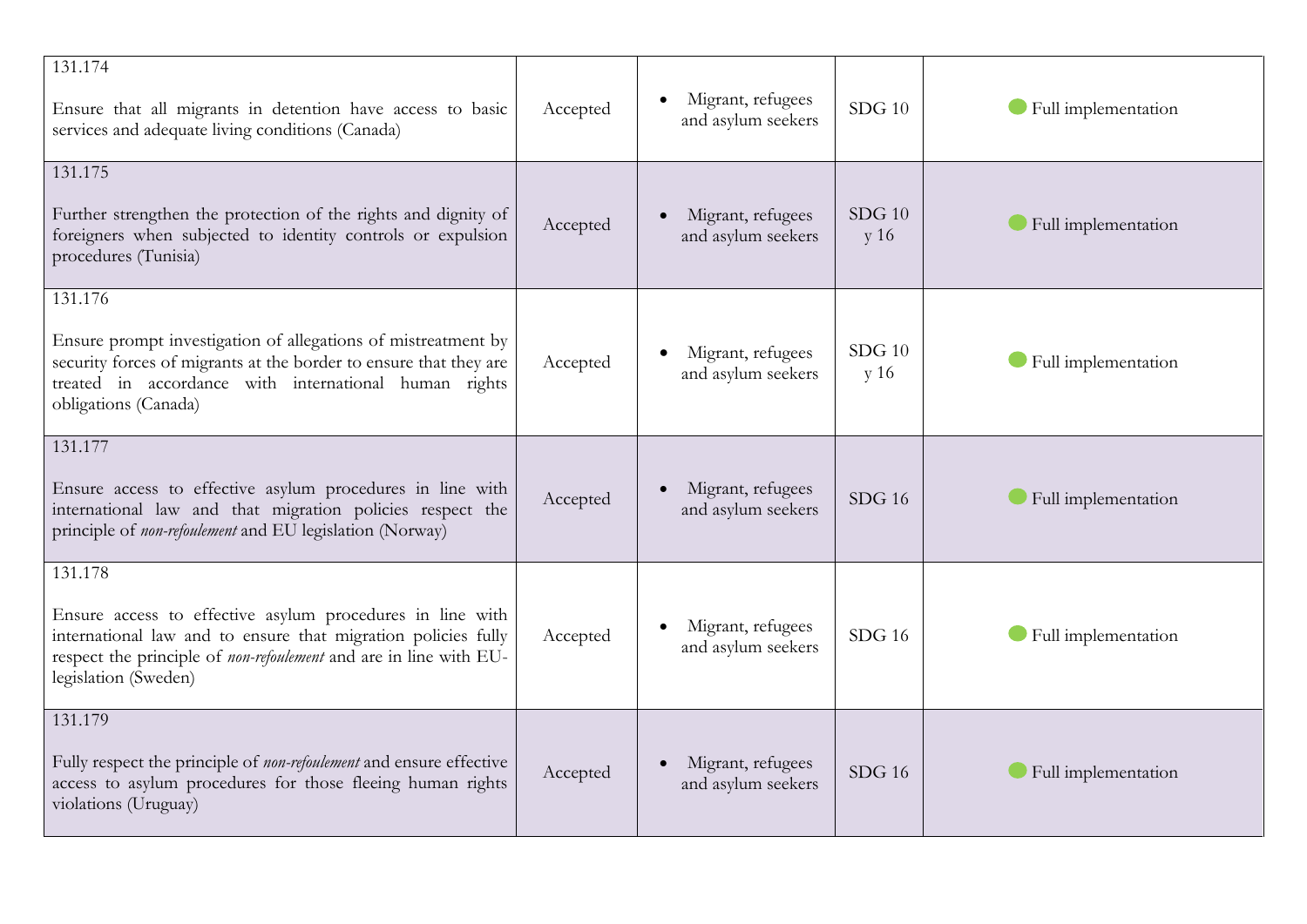| 131.180<br>Review the proposed amendment of Spain's national security<br>law to ensure the right of an individual to seek asylum (Austria)                                                                                                                                                                                  | Partially<br>accepted | Migrant, refugees<br>and asylum seekers | <b>SDG 16</b>    | Full implementation    |
|-----------------------------------------------------------------------------------------------------------------------------------------------------------------------------------------------------------------------------------------------------------------------------------------------------------------------------|-----------------------|-----------------------------------------|------------------|------------------------|
| 131.180<br>Review the current deportation practices for migrants in Ceuta<br>and Melilla (Austria)                                                                                                                                                                                                                          | Partially<br>noted    | Migrant, refugees<br>and asylum seekers | $SDG$ 10<br>y 16 | <b>NOTED</b>           |
| 131.181<br>Ensure that the Spanish legal framework concerning migrants,<br>refugees and asylum seekers, with particular attention to the<br>autonomous cities of Ceuta and Melilla, complies with its<br>international human rights obligations, including with regard to<br>procedural safeguards (Canada)                 | Accepted              | Migrant, refugees<br>and asylum seekers | $SDG$ 10<br>y 16 | Full implementation    |
| 131.182<br>Ensure that the immigration law and its proposed amendments<br>are in compliance with the principle of non-refoulement and the<br>prohibition of inhuman or degrading treatment, most<br>importantly the provisions allowing for summary return of<br>migrants and refugees without due process (Czech Republic) | Accepted              | Migrant, refugees<br>and asylum seekers | $SDG$ 10<br>y 16 | Full implementation    |
| 131.183<br>Take appropriate measures to ensure that the framework<br>protocol for the protection of migrant children is consistent<br>with international standards and that it is effectively<br>implemented and monitored (Philippines)                                                                                    | Accepted              | Rights of the child<br>$\bullet$        | $SDG$ 10<br>y 16 | Partial implementation |
| 131.184<br>Adopt legislative measures strengthening the protection of<br>unaccompanied foreign minors (Iran (Islamic Republic of))                                                                                                                                                                                          | Noted                 | Rights of the child                     | $SDG$ 10<br>y 16 | Partial implementation |